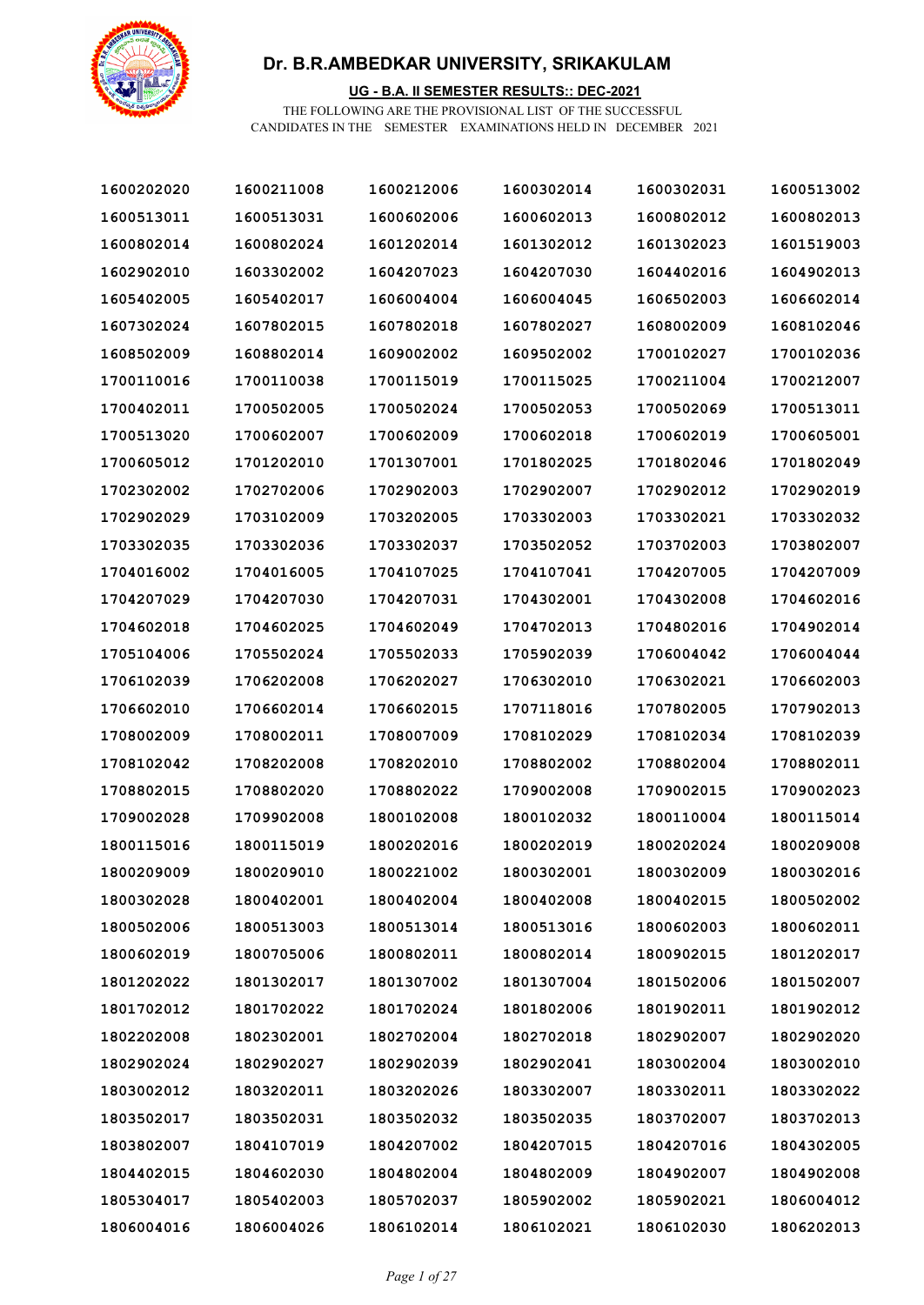

#### **UG - B.A. II SEMESTER RESULTS:: DEC-2021**

| 1806202021 | 1806602009 | 1806802024 | 1806802027 | 1806802029 | 1807118010 |
|------------|------------|------------|------------|------------|------------|
| 1807602004 | 1807602013 | 1807802008 | 1807802010 | 1808002012 | 1808102038 |
| 1808102048 | 1808202001 | 1808502001 | 1808502012 | 1808502018 | 1808802003 |
| 1808802021 | 1809002035 | 1809104001 | 1809302018 | 1809502007 | 1809502011 |
| 1809602022 | 1809802011 | 1809902001 | 1809902003 | 1809902018 | 1900102003 |
| 1900102004 | 1900102005 | 1900102008 | 1900102010 | 1900102013 | 1900102015 |
| 1900102026 | 1900102038 | 1900110012 | 1900110025 | 1900115001 | 1900115009 |
| 1900115014 | 1900115020 | 1900115031 | 1900115032 | 1900115044 | 1900302004 |
| 1900302005 | 1900302006 | 1900302007 | 1900302015 | 1900302020 | 1900302022 |
| 1900302032 | 1900305001 | 1900307015 | 1900307016 | 1900402011 | 1900502016 |
| 1900502033 | 1900513015 | 1900513017 | 1900513023 | 1900513030 | 1900602003 |
| 1900602009 | 1900602026 | 1900702008 | 1900702009 | 1900702019 | 1900702020 |
| 1900705008 | 1900705014 | 1900705016 | 1900705019 | 1900705022 | 1900705023 |
| 1900802006 | 1900802013 | 1900802015 | 1900802016 | 1900802019 | 1900802020 |
| 1900802022 | 1900802029 | 1900802034 | 1901202011 | 1901202029 | 1901202038 |
| 1901202039 | 1901302007 | 1901302029 | 1901504001 | 1901602001 | 1901702003 |
| 1901707001 | 1901802004 | 1901802008 | 1901902005 | 1902002005 | 1902002007 |
| 1902202005 | 1902202008 | 1902202017 | 1902202020 | 1902202023 | 1902202025 |
| 1902202026 | 1902202033 | 1902202039 | 1902202040 | 1902202041 | 1902202042 |
| 1902202045 | 1902302016 | 1902902007 | 1902902019 | 1902902028 | 1902902029 |
| 1902902031 | 1902902032 | 1902902037 | 1902902038 | 1902902040 | 1902902042 |
| 1903002003 | 1903002015 | 1903102016 | 1903202016 | 1903302001 | 1903302003 |
| 1903302009 | 1903302012 | 1903302017 | 1903302018 | 1903302020 | 1903302024 |
| 1903302026 | 1903302031 | 1903302032 | 1903302037 | 1903302047 | 1903302048 |
| 1903302054 | 1903402004 | 1903502006 | 1903502011 | 1903502040 | 1903702005 |
| 1903802006 | 1903802008 | 1903802010 | 1903802014 | 1903802015 | 1904107006 |
| 1904207018 | 1904302011 | 1904302016 | 1904402015 | 1904502002 | 1904502007 |
| 1904502009 | 1904502010 | 1904602008 | 1904602009 | 1904602015 | 1904602033 |
| 1904602037 | 1904602040 | 1904602070 | 1904702007 | 1904702016 | 1904702020 |
| 1904702021 | 1904702028 | 1904702031 | 1904702032 | 1904902003 | 1904902004 |
| 1904902005 | 1904902008 | 1904902016 | 1904902024 | 1905104008 | 1905104009 |
| 1905104010 | 1905104011 | 1905304006 | 1905304011 | 1905502002 | 1905502007 |
| 1905502018 | 1905702005 | 1905702020 | 1905802010 | 1905802017 | 1905902001 |
| 1905902010 | 1905902012 | 1905902025 | 1905902031 | 1905902041 | 1905902046 |
| 1905902053 | 1906004015 | 1906102004 | 1906102008 | 1906102022 | 1906202003 |
| 1906202010 | 1906202011 | 1906202018 | 1906202020 | 1906202021 | 1906202027 |
| 1906202028 | 1906202031 | 1906602005 | 1906802005 | 1906802026 | 1906802033 |
| 1906802035 | 1907102011 | 1907102017 | 1907102020 | 1907102021 | 1907102028 |
| 1907118007 | 1907118011 | 1907118012 | 1907118016 | 1907118017 | 1907118019 |
| 1907118020 | 1907118022 | 1907302002 | 1907302006 | 1907602001 | 1907602015 |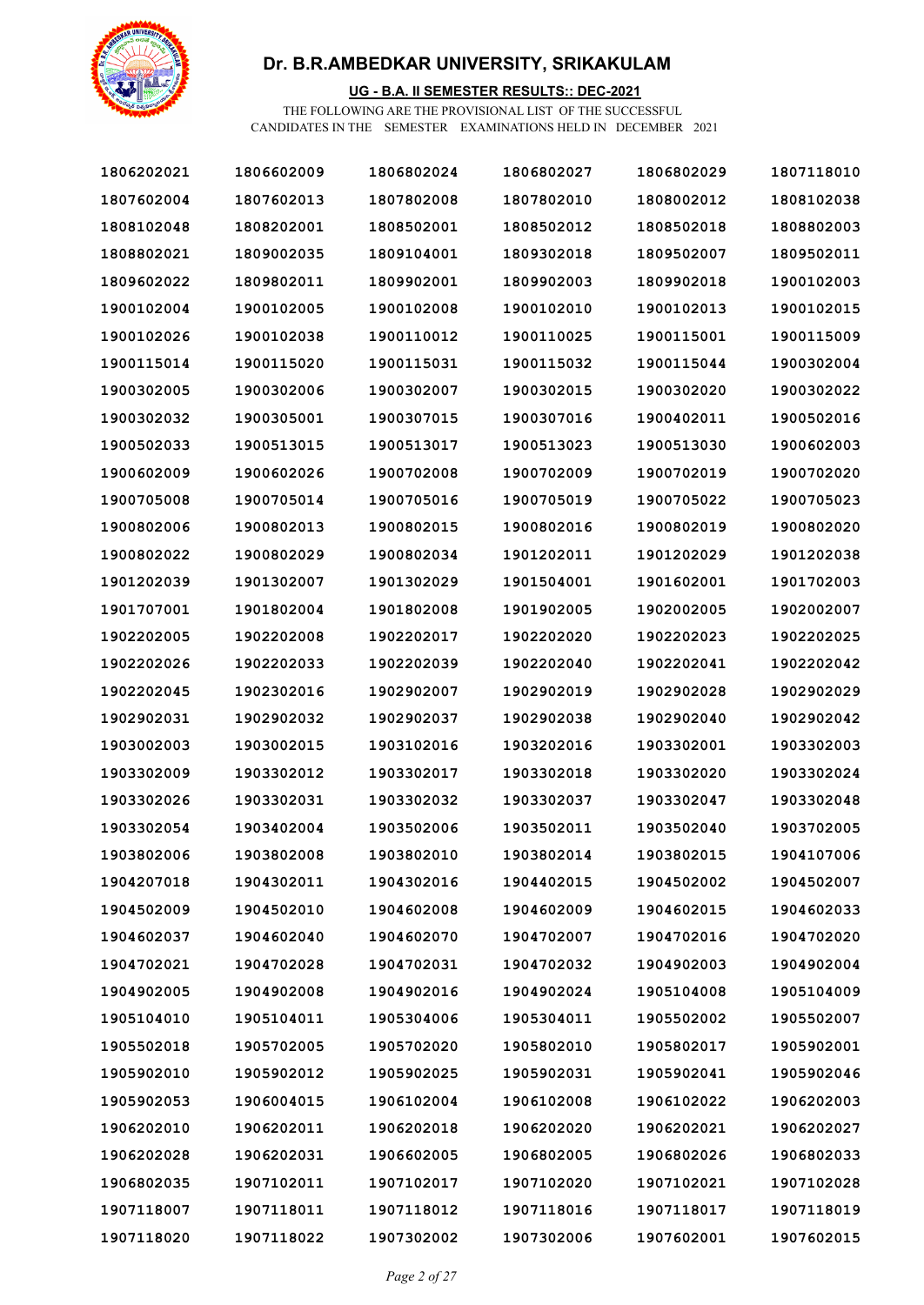

### **UG - B.A. II SEMESTER RESULTS:: DEC-2021**

| 1907902006   | 1907902008   | 1908002007   | 1908002008   | 1908002009   | 1908002011   |
|--------------|--------------|--------------|--------------|--------------|--------------|
| 1908002012   | 1908002013   | 1908002014   | 1908007002   | 1908007007   | 1908102004   |
| 1908102021   | 1908202006   | 1908402005   | 1908402006   | 1908402012   | 1908402013   |
| 1908502011   | 1908502020   | 1908504002   | 1908602002   | 1908602028   | 1908602036   |
| 1908602049   | 1908802001   | 1908802006   | 1908802009   | 1908802012   | 1908802014   |
| 1908802015   | 1908802017   | 1909002010   | 1909002015   | 1909002016   | 1909002024   |
| 1909002034   | 1909002035   | 1909104002   | 1909104004   | 1909104007   | 1909302005   |
| 1909402001   | 1909402015   | 1909402017   | 1909402021   | 1909402037   | 1909402038   |
| 1909402040   | 1909402042   | 1909402051   | 1909402054   | 1909502009   | 1909502012   |
| 1909602006   | 1909602021   | 1909602048   | 1909602055   | 1909602067   | 1909902007   |
| 1909902038   | 1909902045   | S1500502027  | \$1500502057 | \$1500602013 | \$1500602040 |
| \$1500902015 | \$1501307006 | S1501802009  | \$1502002020 | \$1503202008 | \$1503502019 |
| \$1504504005 | S1504702009  | \$1505104016 | \$1505602005 | \$1505602014 | S1505702007  |
| \$1506102036 | \$1506102038 | S1506302022  | \$1506302028 | \$1506302046 | \$1506307012 |
| \$1507302023 | S1508102022  | \$1508102058 | S1508802014  | \$1509002005 |              |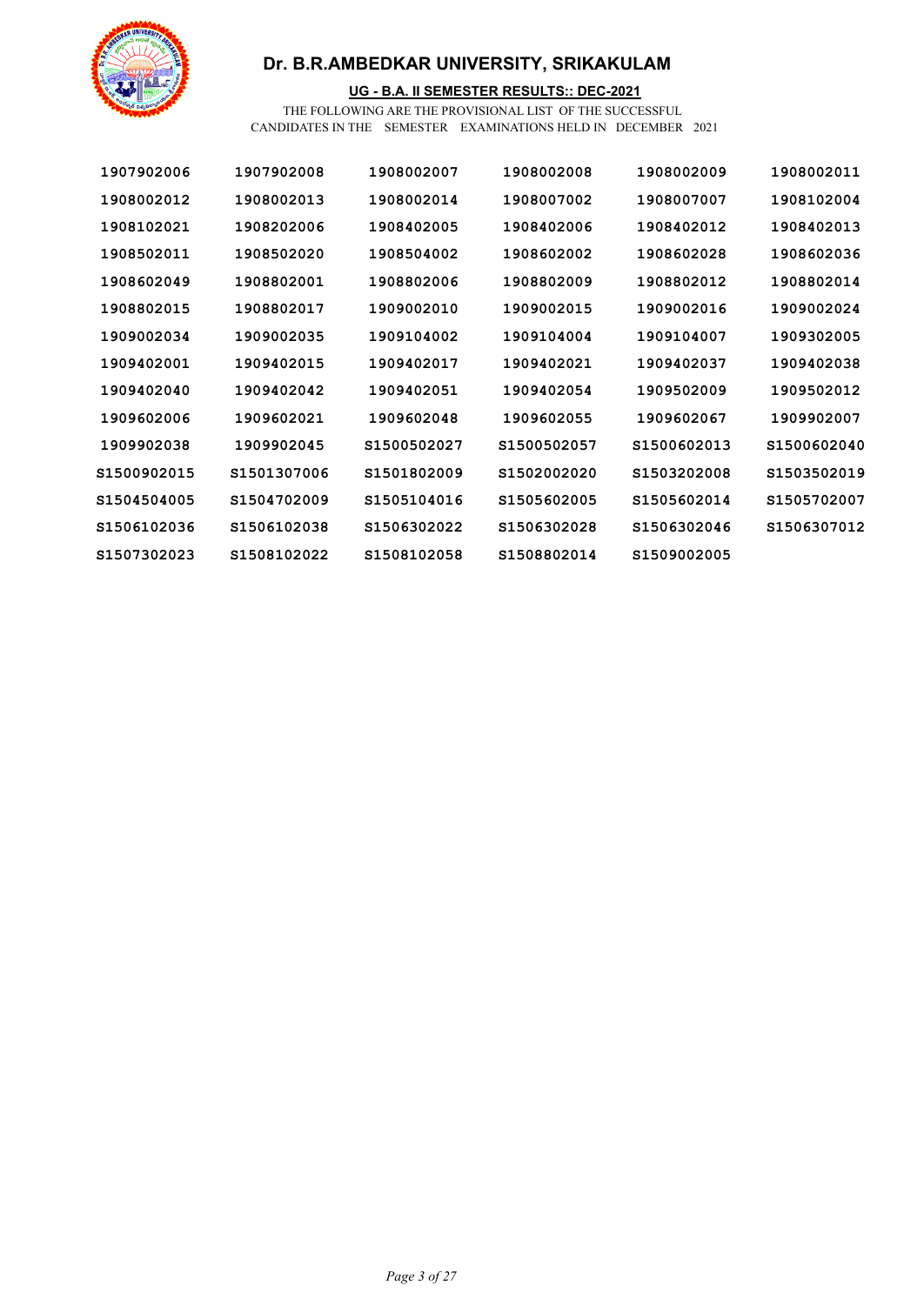

#### **UG - B.A. II SEMESTER RESULTS:: DEC-2021**

THE FOLLOWING ARE THE PROVISIONAL LIST OF THE SUCCESSFUL CANDIDATES IN THE SEMESTER EXAMINATIONS HELD IN DECEMBER 2021

- 1. ANY COMPLAINT, REPRE SENTATION, APPEAL, L EGAL SUIT FOR REDRES SAL OF EXAMINATION R ELATED GRIEVANCE SHALL HAVE TO BE SUBMITTED WITH IN 30 (THIRTY) DAYS FROM THE DATE OF PUBLICATIONS OF THE **RESULT.**
- 2. CANDIDATES WHO WISH TO APPLY FOR REVALUA TION OF THEIR ANSWER SCRIPTS SHOULD APPLY IN PRESCRIBED PROFORMA BY PAYING T HE PRESCRIBED FEE OF RS.500/-(RUPEES FIVE HUNDRED ONLY) FOR EACH PAPER BY WAY OF DEMAND DRAFT IN F AVOUR OF REGISTRAR, DR BRA U, THROUGH THE PRINC IPAL OF THE COLLEGE WHERE THE CANDIDATE HAS STUDIE D WITHIN 15 DAYS OF PUBLICATION OF RESULTS I.E ON OR BEFORE 24 -06-2022
- 3. CANDIDATES WHO WISH TO APPLY FOR VERIFIC ATION OF THEIR ANSWE R SCRIPTS SHOULD SUB MIT THEIR REQUISITIONS THROUGH P RINCIPALS OF THE COL LEGES WHERE THEY HAV E STUDIED BY PAYING RS.800/- ( RUPEES EIGHT HUNDRED ONLY) FOR EACH PAPER BY WA Y OF DEMAND DRAFT IN FAVOUR OF REGISTRAR, DR BRAU, SKLM WITHIN 15 DAYS OF PU BLICATION OF RESULTS I.E ON OR BEFORE 24 -06 -2022. ZEROX COPY OF ANSWER SCRIPT WILL BE SUPPLIED TO SUCH CANDIDATES FOR VERIFICATION ONLY.

(BY ORDER)

ENDT.NO. : DOE/UG / 2 ND SEM/2022/DATED 10 -06-2022

UNIVERSITY OFFICE SRIKAKULAM DATED: 10-06-2022

### **DR. S.UDAY BHASKAR DEAN OF EXAMINATIONS (UG)**

COPIES TO:

.

- 1)P.A. TO VICE -CHANCELLOR, DR BRAU, SKLM, ETCHERLA
- 2)REGISTRAR, DR BRAU, SKLM, ETCHERLA .
- 3) PRINCIPAL, DR BRAU C AMPUS COLLEGE, SKLM , ETCHERLA.
- 4) DEAN, C.D.C., DR BRAU, SKLM, ETCHERLA .
- 5) PRINCIPALS/DIRECT ORS OF AFFILIATED CO LLEGES OFFERING UG C OURSES..
- 6) WEB DESIGNER, DR BRAU WEBSITE, DR BRA U, SKLM, ETCHERLA
- 7) NOTICE BOARD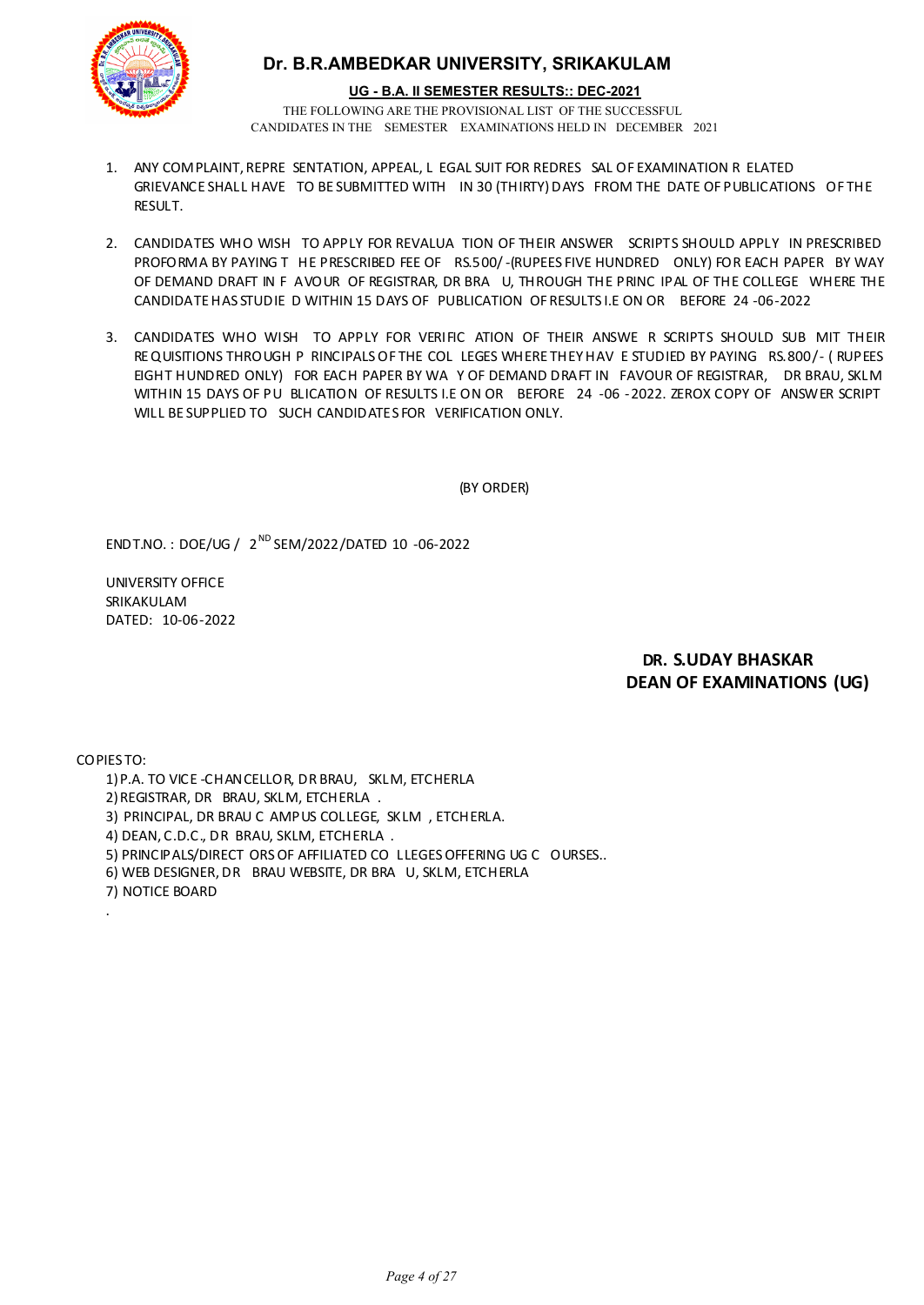

### **UG - B.Sc. II SEMESTER RESULTS:: DEC-2021**

| 1600135041 | 1600135043 | 1600135065 | 1600235017 | 1600236009 | 1600237005 |
|------------|------------|------------|------------|------------|------------|
| 1600237010 | 1600237029 | 1600241010 | 1600242019 | 1600242041 | 1600242044 |
| 1600341031 | 1600341041 | 1600342005 | 1600342007 | 1600435002 | 1600435010 |
| 1600535021 | 1600535037 | 1600635001 | 1600735009 | 1600741002 | 1600741008 |
| 1600741020 | 1600741021 | 1600741025 | 1600741026 | 1600835001 | 1600835015 |
| 1600841002 | 1600841005 | 1600841013 | 1600841017 | 1600841029 | 1601035002 |
| 1601035095 | 1601035103 | 1601041044 | 1601041129 | 1601041150 | 1601041153 |
| 1601041158 | 1601041162 | 1601041210 | 1601041231 | 1601041247 | 1601135040 |
| 1601135062 | 1601141009 | 1601141016 | 1601141050 | 1601141055 | 1601141072 |
| 1601144031 | 1601235029 | 1601241023 | 1601241029 | 1601535021 | 1601542031 |
| 1601542049 | 1601641028 | 1601641038 | 1602141001 | 1602142013 | 1602142021 |
| 1602144013 | 1602341081 | 1602441041 | 1602441046 | 1602441052 | 1602441055 |
| 1602441145 | 1602441151 | 1602442035 | 1602442051 | 1602442073 | 1602442083 |
| 1602442104 | 1602442106 | 1602442122 | 1602541022 | 1602635003 | 1602841016 |
| 1602941010 | 1602941016 | 1602941019 | 1602941026 | 1602941030 | 1603042017 |
| 1603135019 | 1603135097 | 1603141032 | 1603141039 | 1603141064 | 1603141103 |
| 1603141114 | 1603141123 | 1603232005 | 1603241005 | 1603335009 | 1603335025 |
| 1603335030 | 1603335032 | 1603341019 | 1603341024 | 1603341067 | 1603341092 |
| 1603341093 | 1603341111 | 1603341118 | 1603342042 | 1603342043 | 1603342074 |
| 1603342086 | 1603442008 | 1603535054 | 1603535071 | 1603535083 | 1603541138 |
| 1603635005 | 1603635026 | 1603640071 | 1603642004 | 1603642021 | 1603642045 |
| 1603835026 | 1603835029 | 1603841012 | 1603842013 | 1603842018 | 1603842029 |
| 1604042026 | 1604135014 | 1604235023 | 1604241031 | 1604342029 | 1604342079 |
| 1604441007 | 1604535004 | 1604535027 | 1604541049 | 1604541053 | 1604542008 |
| 1604542015 | 1604542016 | 1604542023 | 1604542024 | 1604542025 | 1604542039 |
| 1604635036 | 1604635043 | 1604635045 | 1604641010 | 1604641016 | 1604641083 |
| 1604841009 | 1604841047 | 1604935006 | 1604941004 | 1604941020 | 1605435034 |
| 1605441031 | 1605541016 | 1605541059 | 1605637029 | 1605637036 | 1605735028 |
| 1605741007 | 1605741009 | 1605741012 | 1605741025 | 1605741066 | 1605935013 |
| 1605941058 | 1606035006 | 1606035008 | 1606041031 | 1606142034 | 1606142064 |
| 1606235016 | 1606241030 | 1606241031 | 1606241038 | 1606241054 | 1606335007 |
| 1606341008 | 1606341012 | 1606341019 | 1606341081 | 1606341082 | 1606535001 |
| 1606535022 | 1606541069 | 1606542004 | 1606542026 | 1606542029 | 1606542055 |
| 1606635008 | 1606641028 | 1606841042 | 1606841087 | 1606842017 | 1606842025 |
| 1607135003 | 1607135004 | 1607135007 | 1607441007 | 1607641004 | 1607735014 |
| 1607735016 | 1607741040 | 1607742012 | 1607742022 | 1607835003 | 1607835025 |
| 1608035020 | 1608041012 | 1608041013 | 1608042015 | 1608141013 | 1608235014 |
| 1608241007 | 1608242001 | 1608242006 | 1608742045 | 1609141008 | 1609241020 |
| 1609242009 | 1609341016 | 1609441019 | 1609535002 | 1609535017 | 1609541019 |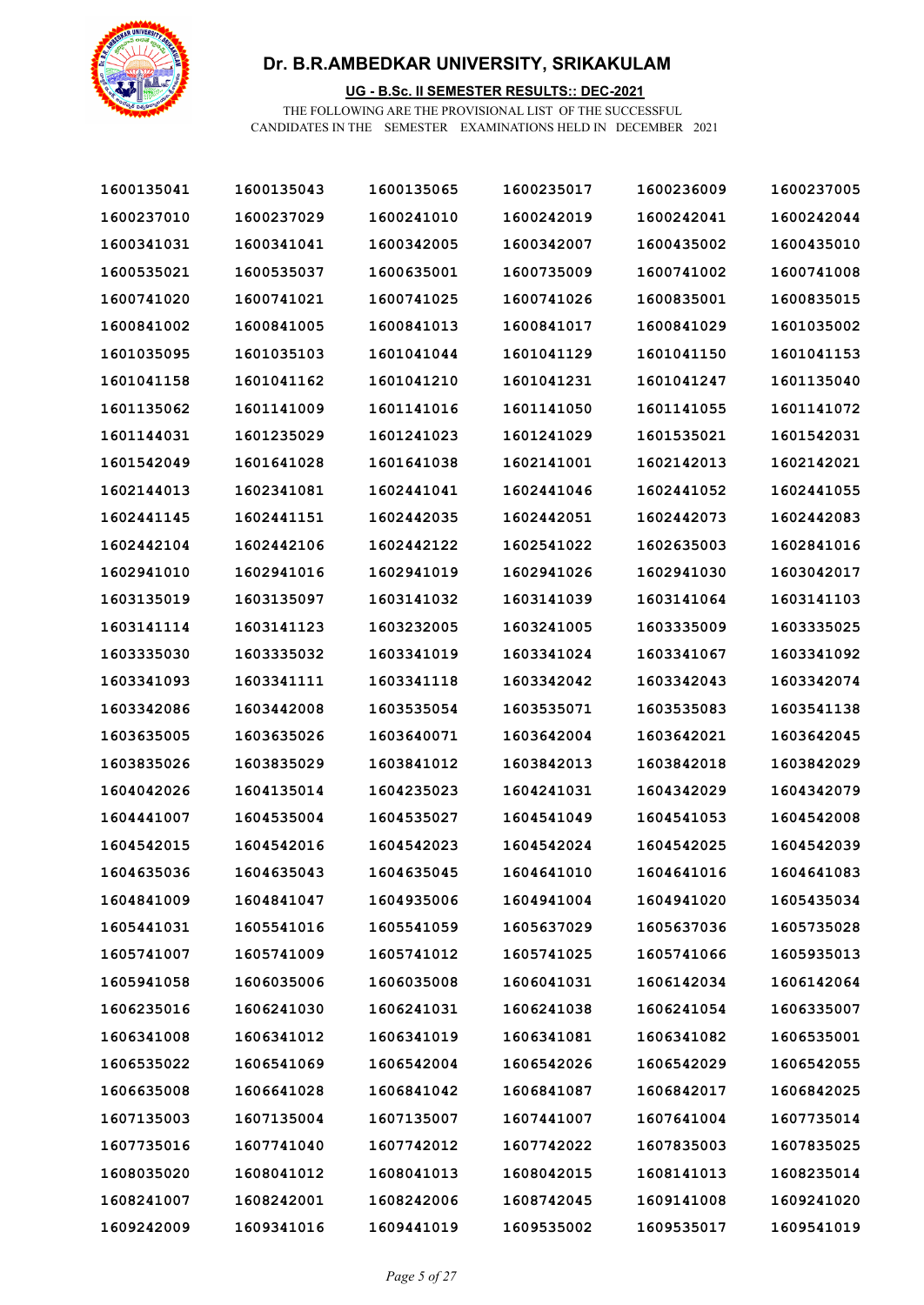

### **UG - B.Sc. II SEMESTER RESULTS:: DEC-2021**

| 1609542004 | 1700135013 | 1700135058 | 1700135073 | 1700138007 | 1700140002 |
|------------|------------|------------|------------|------------|------------|
| 1700140003 | 1700140005 | 1700141030 | 1700142049 | 1700142063 | 1700143012 |
| 1700143022 | 1700143025 | 1700143037 | 1700146002 | 1700234027 | 1700235028 |
| 1700237023 | 1700237037 | 1700241020 | 1700242015 | 1700242019 | 1700335005 |
| 1700335010 | 1700341031 | 1700341032 | 1700341053 | 1700342023 | 1700342026 |
| 1700342030 | 1700342034 | 1700342038 | 1700342051 | 1700342052 | 1700535002 |
| 1700535034 | 1700541056 | 1700541085 | 1700541097 | 1700542075 | 1700635001 |
| 1700635010 | 1700641043 | 1700735004 | 1700735008 | 1700735019 | 1700741012 |
| 1700741013 | 1700741014 | 1700741017 | 1700741020 | 1700835012 | 1700841013 |
| 1701033014 | 1701033015 | 1701035050 | 1701035052 | 1701035067 | 1701040004 |
| 1701040031 | 1701041086 | 1701041227 | 1701041245 | 1701042044 | 1701042054 |
| 1701135030 | 1701140063 | 1701141005 | 1701141012 | 1701141022 | 1701141035 |
| 1701141048 | 1701141088 | 1701141125 | 1701241032 | 1701241056 | 1701335006 |
| 1701537022 | 1701541012 | 1701541032 | 1701541072 | 1701542003 | 1701542005 |
| 1701635045 | 1701641008 | 1701641034 | 1701835001 | 1701842044 | 1701842060 |
| 1701941008 | 1701942007 | 1702042017 | 1702042024 | 1702141003 | 1702141008 |
| 1702142001 | 1702341048 | 1702341050 | 1702441015 | 1702441027 | 1702441040 |
| 1702441041 | 1702441109 | 1702441129 | 1702441155 | 1702441164 | 1702442005 |
| 1702442013 | 1702442043 | 1702442056 | 1702442063 | 1702442065 | 1702442070 |
| 1702541005 | 1702541017 | 1702541021 | 1702542015 | 1702641002 | 1702641017 |
| 1702735008 | 1702735013 | 1702941004 | 1703035003 | 1703035005 | 1703035023 |
| 1703135039 | 1703135050 | 1703135083 | 1703135092 | 1703141028 | 1703141040 |
| 1703141056 | 1703141068 | 1703141069 | 1703141073 | 1703141096 | 1703141106 |
| 1703141159 | 1703235011 | 1703335016 | 1703335026 | 1703340011 | 1703341004 |
| 1703341017 | 1703341030 | 1703341037 | 1703341084 | 1703341090 | 1703341093 |
| 1703341121 | 1703341124 | 1703342046 | 1703342052 | 1703342075 | 1703342093 |
| 1703442031 | 1703535002 | 1703535003 | 1703535004 | 1703535013 | 1703535044 |
| 1703535072 | 1703535092 | 1703541069 | 1703541073 | 1703541095 | 1703541105 |
| 1703541111 | 1703541157 | 1703542046 | 1703635004 | 1703635028 | 1703635044 |
| 1703640051 | 1703640117 | 1703641010 | 1703641112 | 1703641114 | 1703642071 |
| 1703735032 | 1703741018 | 1703742020 | 1703835001 | 1703835042 | 1703841001 |
| 1703841002 | 1703841026 | 1703842040 | 1703842070 | 1703935008 | 1704141053 |
| 1704141058 | 1704141070 | 1704141072 | 1704235003 | 1704235005 | 1704235011 |
| 1704235012 | 1704235014 | 1704235027 | 1704235035 | 1704241021 | 1704335033 |
| 1704335040 | 1704342002 | 1704342009 | 1704342014 | 1704342032 | 1704342037 |
| 1704435008 | 1704441035 | 1704442029 | 1704535001 | 1704535002 | 1704535008 |
| 1704535013 | 1704541003 | 1704541026 | 1704541071 | 1704541072 | 1704542005 |
| 1704542013 | 1704542029 | 1704542048 | 1704635044 | 1704635059 | 1704641007 |
| 1704641033 | 1704641044 | 1704641057 | 1704641073 | 1704641084 | 1704641118 |
| 1704642006 | 1704642017 | 1704642036 | 1704735009 | 1704835002 | 1704841015 |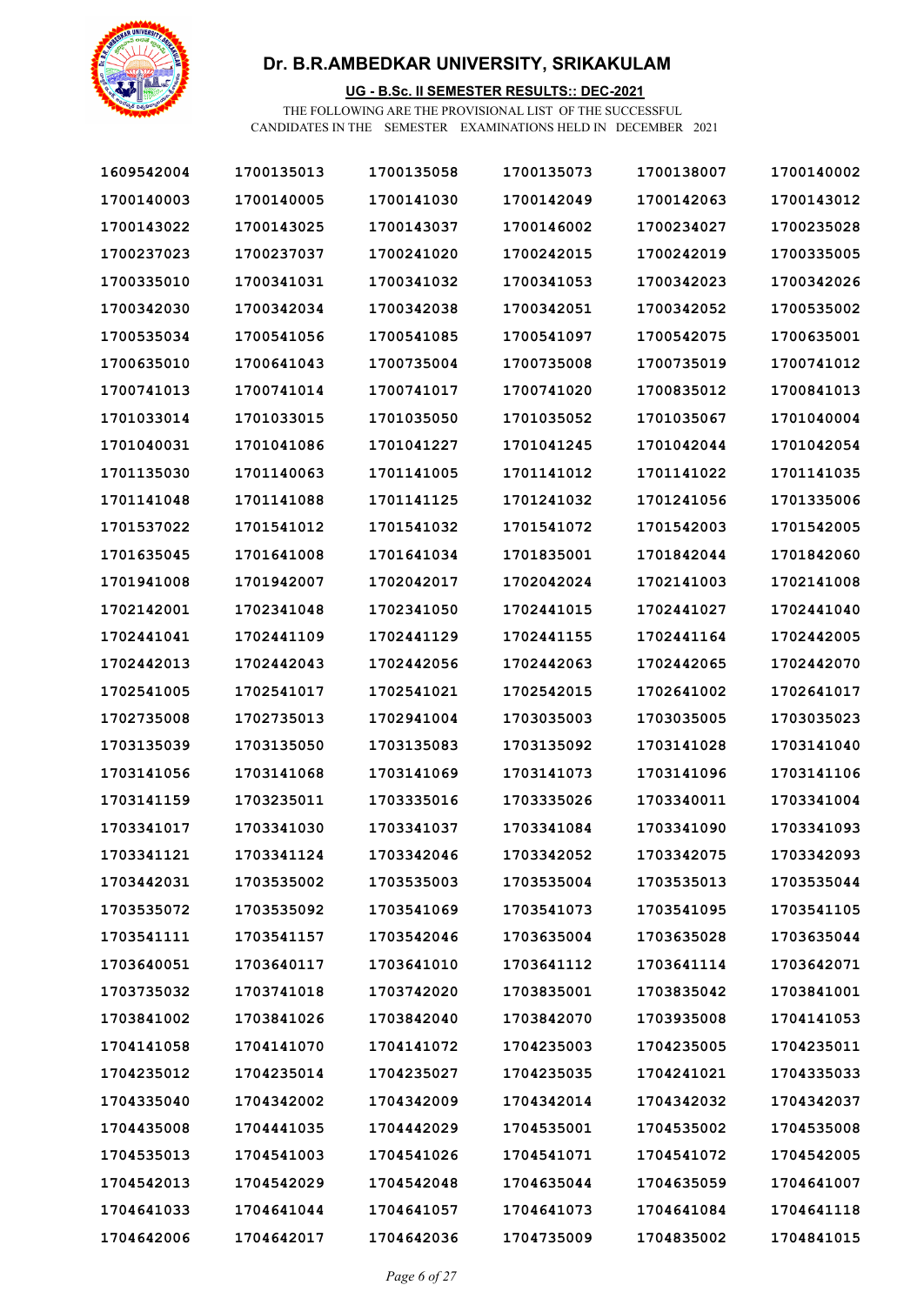

### **UG - B.Sc. II SEMESTER RESULTS:: DEC-2021**

| 1704841018 | 1704841036 | 1704935040 | 1704942001 | 1704942027 | 1705042009 |
|------------|------------|------------|------------|------------|------------|
| 1705135003 | 1705141026 | 1705235016 | 1705242013 | 1705242024 | 1705341005 |
| 1705341010 | 1705435011 | 1705435047 | 1705441018 | 1705441020 | 1705441039 |
| 1705441047 | 1705442006 | 1705635033 | 1705637007 | 1705735007 | 1705735016 |
| 1705741016 | 1705742009 | 1705742010 | 1705742014 | 1705742017 | 1705742028 |
| 1705742035 | 1705935016 | 1705935021 | 1705935036 | 1705942026 | 1706035023 |
| 1706135011 | 1706135026 | 1706141056 | 1706141060 | 1706241010 | 1706241011 |
| 1706241013 | 1706241014 | 1706241016 | 1706241029 | 1706241061 | 1706241062 |
| 1706241087 | 1706335018 | 1706335032 | 1706335045 | 1706335050 | 1706341028 |
| 1706341056 | 1706541027 | 1706541028 | 1706541056 | 1706542030 | 1706542047 |
| 1706635004 | 1706641012 | 1706741008 | 1706741040 | 1706741066 | 1706835038 |
| 1707142009 | 1707142012 | 1707235014 | 1707235036 | 1707235041 | 1707235045 |
| 1707241016 | 1707341004 | 1707735018 | 1707735049 | 1707741027 | 1707741029 |
| 1707741038 | 1707742022 | 1707942026 | 1708035039 | 1708141009 | 1708141016 |
| 1708235015 | 1708241001 | 1708241032 | 1708442003 | 1708735037 | 1708735048 |
| 1708735054 | 1708735055 | 1708741030 | 1708741039 | 1708742003 | 1708742010 |
| 1708742018 | 1708841015 | 1708841037 | 1708842001 | 1708842018 | 1708842024 |
| 1709035014 | 1709041033 | 1709041043 | 1709041051 | 1709041072 | 1709042002 |
| 1709042011 | 1709042031 | 1709241004 | 1709241011 | 1709241038 | 1709242006 |
| 1709242008 | 1709242017 | 1709242020 | 1709242024 | 1709242035 | 1709341008 |
| 1709342005 | 1709342014 | 1709435007 | 1709535010 | 1709635029 | 1709635036 |
| 1709841077 | 1709935022 | 1709941026 | 1800134002 | 1800134011 | 1800134022 |
| 1800135002 | 1800135011 | 1800135021 | 1800135025 | 1800135033 | 1800135039 |
| 1800135054 | 1800138003 | 1800138006 | 1800138010 | 1800138021 | 1800138024 |
| 1800138025 | 1800140007 | 1800140012 | 1800140018 | 1800140022 | 1800140029 |
| 1800140044 | 1800141007 | 1800141016 | 1800141028 | 1800141030 | 1800141031 |
| 1800141032 | 1800141050 | 1800142017 | 1800142032 | 1800142045 | 1800142047 |
| 1800142048 | 1800142053 | 1800143004 | 1800143023 | 1800143024 | 1800143025 |
| 1800143034 | 1800143039 | 1800143044 | 1800235014 | 1800235020 | 1800235043 |
| 1800237002 | 1800241009 | 1800241026 | 1800242003 | 1800242008 | 1800331006 |
| 1800331011 | 1800335004 | 1800335018 | 1800335021 | 1800335025 | 1800335029 |
| 1800341033 | 1800341036 | 1800341049 | 1800342001 | 1800342003 | 1800342022 |
| 1800342027 | 1800342037 | 1800342043 | 1800342047 | 1800441021 | 1800442008 |
| 1800535003 | 1800535007 | 1800535010 | 1800535013 | 1800535017 | 1800541014 |
| 1800541030 | 1800541045 | 1800541069 | 1800542041 | 1800635001 | 1800635003 |
| 1800635008 | 1800641003 | 1800641011 | 1800641024 | 1800641029 | 1800641030 |
| 1800641040 | 1800735009 | 1800735017 | 1800741007 | 1800741010 | 1800741011 |
| 1800741015 | 1800741016 | 1800741019 | 1800741020 | 1800741029 | 1800741030 |
| 1800841016 | 1800841017 | 1800841025 | 1800841039 | 1800841048 | 1800841049 |
| 1801033001 | 1801033004 | 1801033014 | 1801033030 | 1801035001 | 1801035034 |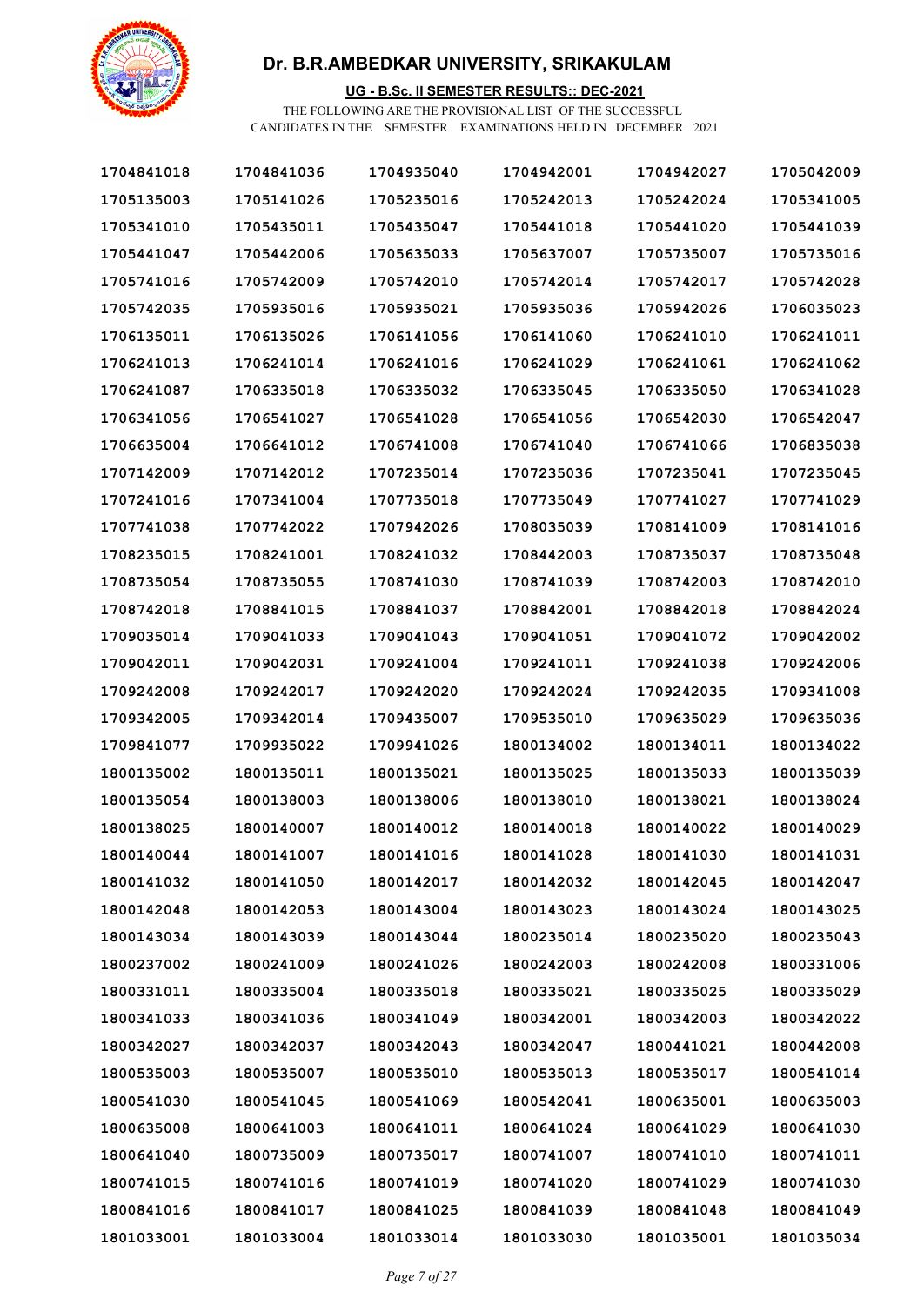

### **UG - B.Sc. II SEMESTER RESULTS:: DEC-2021**

| 1801040022 | 1801041005 | 1801041011 | 1801041023 | 1801041037 | 1801041046 |
|------------|------------|------------|------------|------------|------------|
| 1801041064 | 1801041070 | 1801041087 | 1801041104 | 1801041112 | 1801041132 |
| 1801041133 | 1801041139 | 1801041150 | 1801041174 | 1801041185 | 1801041186 |
| 1801041187 | 1801042005 | 1801042020 | 1801042049 | 1801042052 | 1801042055 |
| 1801042060 | 1801042061 | 1801042074 | 1801042087 | 1801042096 | 1801042102 |
| 1801042105 | 1801042110 | 1801042111 | 1801042112 | 1801042115 | 1801042117 |
| 1801135023 | 1801135025 | 1801135028 | 1801140009 | 1801140012 | 1801140035 |
| 1801140039 | 1801141003 | 1801141044 | 1801141052 | 1801141073 | 1801141074 |
| 1801141080 | 1801141106 | 1801141110 | 1801142001 | 1801235007 | 1801235008 |
| 1801235013 | 1801235021 | 1801235033 | 1801235040 | 1801237003 | 1801241010 |
| 1801241021 | 1801241032 | 1801241036 | 1801241041 | 1801242011 | 1801242019 |
| 1801242022 | 1801335003 | 1801335011 | 1801341018 | 1801342004 | 1801342007 |
| 1801342016 | 1801342019 | 1801342023 | 1801342027 | 1801442032 | 1801535002 |
| 1801535010 | 1801535012 | 1801535014 | 1801535020 | 1801541013 | 1801541021 |
| 1801541030 | 1801541031 | 1801541045 | 1801541049 | 1801541056 | 1801542010 |
| 1801542013 | 1801542045 | 1801542046 | 1801542053 | 1801635042 | 1801635044 |
| 1801641017 | 1801641025 | 1801641026 | 1801641032 | 1801641052 | 1801641059 |
| 1801641063 | 1801641071 | 1801641073 | 1801741002 | 1801741004 | 1801742005 |
| 1801835002 | 1801835006 | 1801835020 | 1801841009 | 1801841011 | 1801841021 |
| 1801841022 | 1801842010 | 1801842026 | 1801842029 | 1801941001 | 1801942007 |
| 1801942009 | 1802042006 | 1802042009 | 1802042028 | 1802042034 | 1802042035 |
| 1802042038 | 1802042044 | 1802135001 | 1802135010 | 1802141008 | 1802141013 |
| 1802141016 | 1802141019 | 1802141020 | 1802142002 | 1802142010 | 1802142012 |
| 1802142019 | 1802335011 | 1802335016 | 1802335021 | 1802341013 | 1802341015 |
| 1802341029 | 1802341033 | 1802341043 | 1802341045 | 1802341048 | 1802341051 |
| 1802342003 | 1802342007 | 1802342016 | 1802342018 | 1802342024 | 1802441001 |
| 1802441002 | 1802441016 | 1802441022 | 1802441036 | 1802441041 | 1802441042 |
| 1802441047 | 1802441048 | 1802441052 | 1802441060 | 1802441062 | 1802441064 |
| 1802441066 | 1802441069 | 1802441072 | 1802441073 | 1802441085 | 1802441089 |
| 1802441095 | 1802441102 | 1802441104 | 1802441105 | 1802441124 | 1802441132 |
| 1802441136 | 1802441148 | 1802441153 | 1802441156 | 1802441158 | 1802441166 |
| 1802441168 | 1802441169 | 1802441172 | 1802441173 | 1802442005 | 1802442015 |
| 1802442078 | 1802442085 | 1802442100 | 1802442106 | 1802635005 | 1802641007 |
| 1802641011 | 1802641029 | 1802641030 | 1802641042 | 1802641045 | 1802642004 |
| 1802642016 | 1802642018 | 1802642021 | 1802642035 | 1802642042 | 1802642060 |
| 1802642069 | 1802642081 | 1802735013 | 1802741009 | 1802742003 | 1802742016 |
| 1802742019 | 1802742035 | 1802835010 | 1802841001 | 1802841002 | 1802841011 |
| 1802935003 | 1802941006 | 1802941009 | 1802941013 | 1803035012 | 1803041010 |
| 1803042001 | 1803042014 | 1803135001 | 1803135008 | 1803135012 | 1803135023 |
| 1803135032 | 1803135033 | 1803135035 | 1803135049 | 1803135057 | 1803135059 |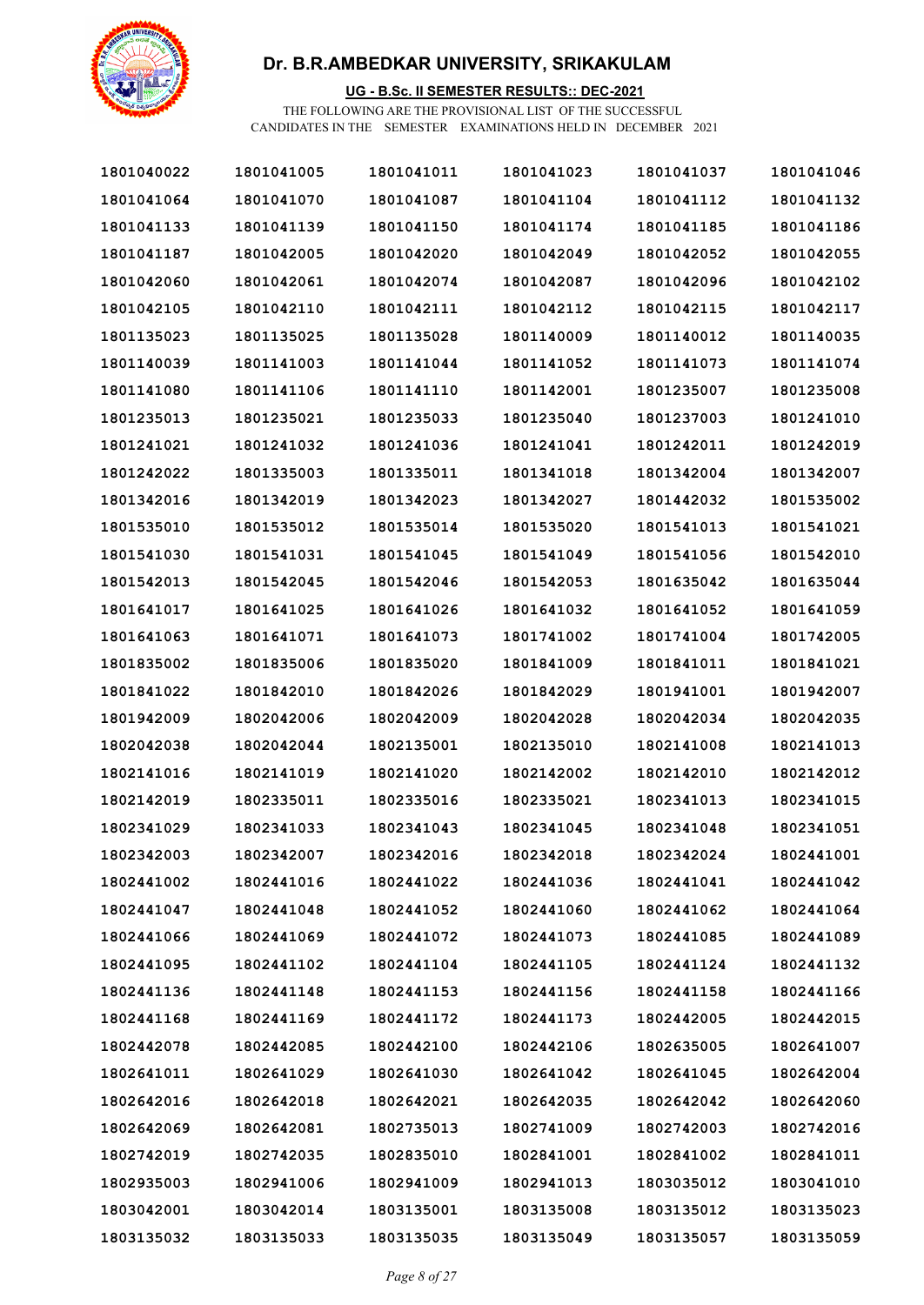

### **UG - B.Sc. II SEMESTER RESULTS:: DEC-2021**

| 1803135081 | 1803135090 | 1803135097 | 1803141012 | 1803141022 | 1803141027 |
|------------|------------|------------|------------|------------|------------|
| 1803141039 | 1803141042 | 1803141077 | 1803141086 | 1803141089 | 1803141095 |
| 1803141096 | 1803141098 | 1803141106 | 1803141109 | 1803141112 | 1803141119 |
| 1803141123 | 1803141131 | 1803141137 | 1803141152 | 1803141159 | 1803141168 |
| 1803142020 | 1803142022 | 1803142023 | 1803142044 | 1803142045 | 1803232001 |
| 1803335012 | 1803335013 | 1803335015 | 1803335016 | 1803335029 | 1803335032 |
| 1803335036 | 1803335050 | 1803335053 | 1803335055 | 1803335071 | 1803340007 |
| 1803340010 | 1803341011 | 1803341019 | 1803341027 | 1803341040 | 1803341049 |
| 1803341062 | 1803341064 | 1803341066 | 1803341078 | 1803341101 | 1803341102 |
| 1803341105 | 1803341106 | 1803341107 | 1803341110 | 1803341119 | 1803341124 |
| 1803341125 | 1803342016 | 1803342032 | 1803342042 | 1803342052 | 1803342056 |
| 1803342065 | 1803342074 | 1803342076 | 1803342082 | 1803442014 | 1803442020 |
| 1803442025 | 1803442051 | 1803442062 | 1803535011 | 1803535016 | 1803535036 |
| 1803541001 | 1803541012 | 1803541018 | 1803541031 | 1803541041 | 1803541055 |
| 1803541062 | 1803541068 | 1803541070 | 1803541095 | 1803541124 | 1803541138 |
| 1803541142 | 1803542007 | 1803542009 | 1803542014 | 1803542023 | 1803542028 |
| 1803542034 | 1803635006 | 1803635018 | 1803635027 | 1803635037 | 1803635039 |
| 1803640026 | 1803640028 | 1803640029 | 1803640037 | 1803640041 | 1803640056 |
| 1803640068 | 1803640077 | 1803640086 | 1803640087 | 1803641003 | 1803641011 |
| 1803641018 | 1803641027 | 1803641029 | 1803641034 | 1803641035 | 1803641041 |
| 1803641053 | 1803641056 | 1803641061 | 1803641069 | 1803641073 | 1803641083 |
| 1803641093 | 1803642007 | 1803642028 | 1803642087 | 1803642122 | 1803735010 |
| 1803741002 | 1803741005 | 1803741010 | 1803741012 | 1803835018 | 1803835020 |
| 1803835022 | 1803835037 | 1803835039 | 1803841009 | 1803841012 | 1803841013 |
| 1803841016 | 1803841026 | 1803841031 | 1803841034 | 1803842008 | 1803842013 |
| 1803842018 | 1803842019 | 1803842023 | 1803842026 | 1803842045 | 1804135003 |
| 1804135004 | 1804135013 | 1804135020 | 1804141010 | 1804141014 | 1804141026 |
| 1804141031 | 1804141032 | 1804141033 | 1804141044 | 1804141052 | 1804141061 |
| 1804141070 | 1804141071 | 1804141072 | 1804142026 | 1804142036 | 1804142039 |
| 1804142042 | 1804235004 | 1804241002 | 1804241007 | 1804241015 | 1804335023 |
| 1804335035 | 1804335044 | 1804335046 | 1804341011 | 1804341016 | 1804341044 |
| 1804341050 | 1804341063 | 1804341093 | 1804342002 | 1804342003 | 1804342025 |
| 1804342034 | 1804342048 | 1804342082 | 1804441021 | 1804441056 | 1804441062 |
| 1804442002 | 1804442005 | 1804442012 | 1804442029 | 1804442035 | 1804442046 |
| 1804442050 | 1804535001 | 1804535008 | 1804535014 | 1804535027 | 1804541003 |
| 1804541005 | 1804541011 | 1804541023 | 1804541032 | 1804541046 | 1804541054 |
| 1804541058 | 1804541067 | 1804541074 | 1804541082 | 1804541098 | 1804542001 |
| 1804542009 | 1804542027 | 1804542032 | 1804542034 | 1804542035 | 1804542044 |
| 1804542051 | 1804635002 | 1804635013 | 1804635037 | 1804635039 | 1804641005 |
| 1804641007 | 1804641024 | 1804641027 | 1804641038 | 1804641042 | 1804641047 |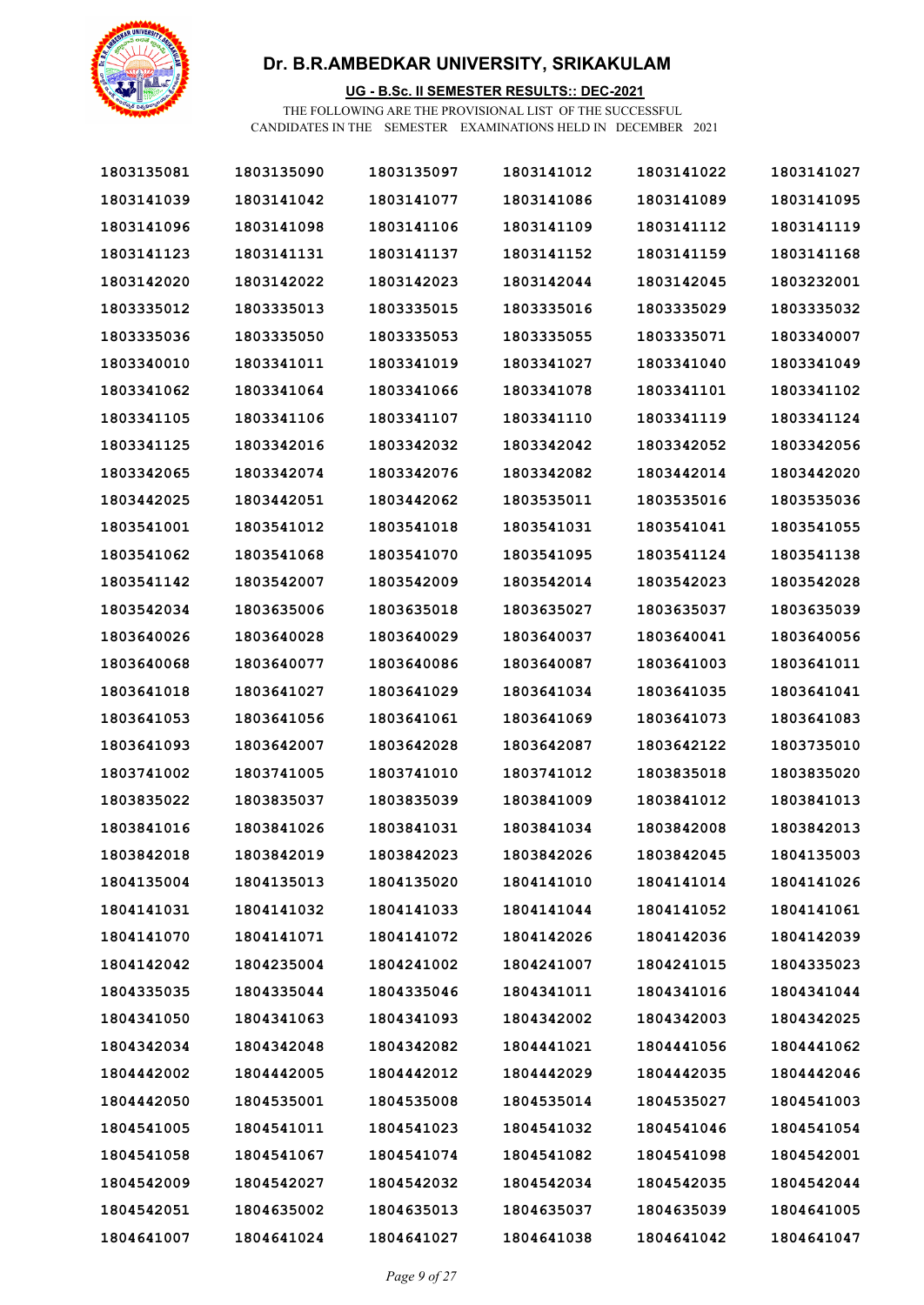

### **UG - B.Sc. II SEMESTER RESULTS:: DEC-2021**

| 1804641049 | 1804641063 | 1804641064 | 1804641088 | 1804641092 | 1804641093 |
|------------|------------|------------|------------|------------|------------|
| 1804642002 | 1804642024 | 1804642025 | 1804642043 | 1804735004 | 1804742004 |
| 1804742013 | 1804742017 | 1804742019 | 1804742028 | 1804742032 | 1804742038 |
| 1804742041 | 1804742044 | 1804835010 | 1804835015 | 1804841001 | 1804841002 |
| 1804841010 | 1804841017 | 1804841019 | 1804841027 | 1804935012 | 1804935036 |
| 1804941016 | 1804942029 | 1804942037 | 1805041005 | 1805042007 | 1805042009 |
| 1805042011 | 1805135005 | 1805135015 | 1805135022 | 1805135029 | 1805141018 |
| 1805141024 | 1805141032 | 1805142008 | 1805142017 | 1805142018 | 1805235002 |
| 1805235010 | 1805241004 | 1805241041 | 1805242024 | 1805335001 | 1805335008 |
| 1805335013 | 1805341009 | 1805341013 | 1805341025 | 1805341038 | 1805341045 |
| 1805341046 | 1805435005 | 1805435008 | 1805435012 | 1805435022 | 1805435025 |
| 1805441004 | 1805441009 | 1805441011 | 1805441021 | 1805441022 | 1805441027 |
| 1805441038 | 1805441041 | 1805442008 | 1805442016 | 1805442033 | 1805442038 |
| 1805442041 | 1805442045 | 1805535017 | 1805541001 | 1805541006 | 1805541015 |
| 1805541023 | 1805541032 | 1805541034 | 1805541047 | 1805541049 | 1805635005 |
| 1805635011 | 1805635015 | 1805635019 | 1805635021 | 1805641045 | 1805641046 |
| 1805735017 | 1805735037 | 1805741003 | 1805741009 | 1805741014 | 1805741018 |
| 1805741019 | 1805741028 | 1805741029 | 1805741049 | 1805742010 | 1805742021 |
| 1805841018 | 1805842004 | 1805842007 | 1805935005 | 1805935012 | 1805935025 |
| 1805935052 | 1805941011 | 1805941016 | 1805941017 | 1805941026 | 1805941047 |
| 1805941074 | 1805941076 | 1805941082 | 1805941090 | 1805942011 | 1805942017 |
| 1805942024 | 1805942033 | 1806035004 | 1806035017 | 1806035027 | 1806135002 |
| 1806135021 | 1806135032 | 1806141013 | 1806141016 | 1806141027 | 1806141030 |
| 1806142007 | 1806142042 | 1806235009 | 1806235019 | 1806241002 | 1806241004 |
| 1806241005 | 1806241006 | 1806241010 | 1806241011 | 1806241012 | 1806241013 |
| 1806241020 | 1806241034 | 1806241046 | 1806241051 | 1806241062 | 1806241065 |
| 1806241069 | 1806241078 | 1806241079 | 1806241086 | 1806241087 | 1806241090 |
| 1806341013 | 1806341014 | 1806341022 | 1806342001 | 1806342011 | 1806342015 |
| 1806342040 | 1806342043 | 1806342047 | 1806535014 | 1806535024 | 1806535029 |
| 1806541035 | 1806541037 | 1806541049 | 1806541050 | 1806541056 | 1806541075 |
| 1806541084 | 1806542015 | 1806542020 | 1806635001 | 1806635007 | 1806635011 |
| 1806641002 | 1806641028 | 1806641041 | 1806735019 | 1806741031 | 1806741032 |
| 1806741045 | 1806742012 | 1806742013 | 1806742019 | 1806742025 | 1806742027 |
| 1806742043 | 1806742047 | 1806742054 | 1806742057 | 1806742058 | 1806835012 |
| 1806835031 | 1806835038 | 1806835049 | 1806841012 | 1806841055 | 1806841072 |
| 1806842043 | 1806842051 | 1807135002 | 1807135022 | 1807135026 | 1807235001 |
| 1807235009 | 1807235011 | 1807235012 | 1807235014 | 1807235021 | 1807235022 |
| 1807235024 | 1807235041 | 1807235045 | 1807241006 | 1807241009 | 1807241010 |
| 1807241017 | 1807241033 | 1807241035 | 1807241037 | 1807241039 | 1807241042 |
| 1807241050 | 1807241055 | 1807342001 | 1807342004 | 1807342008 | 1807342022 |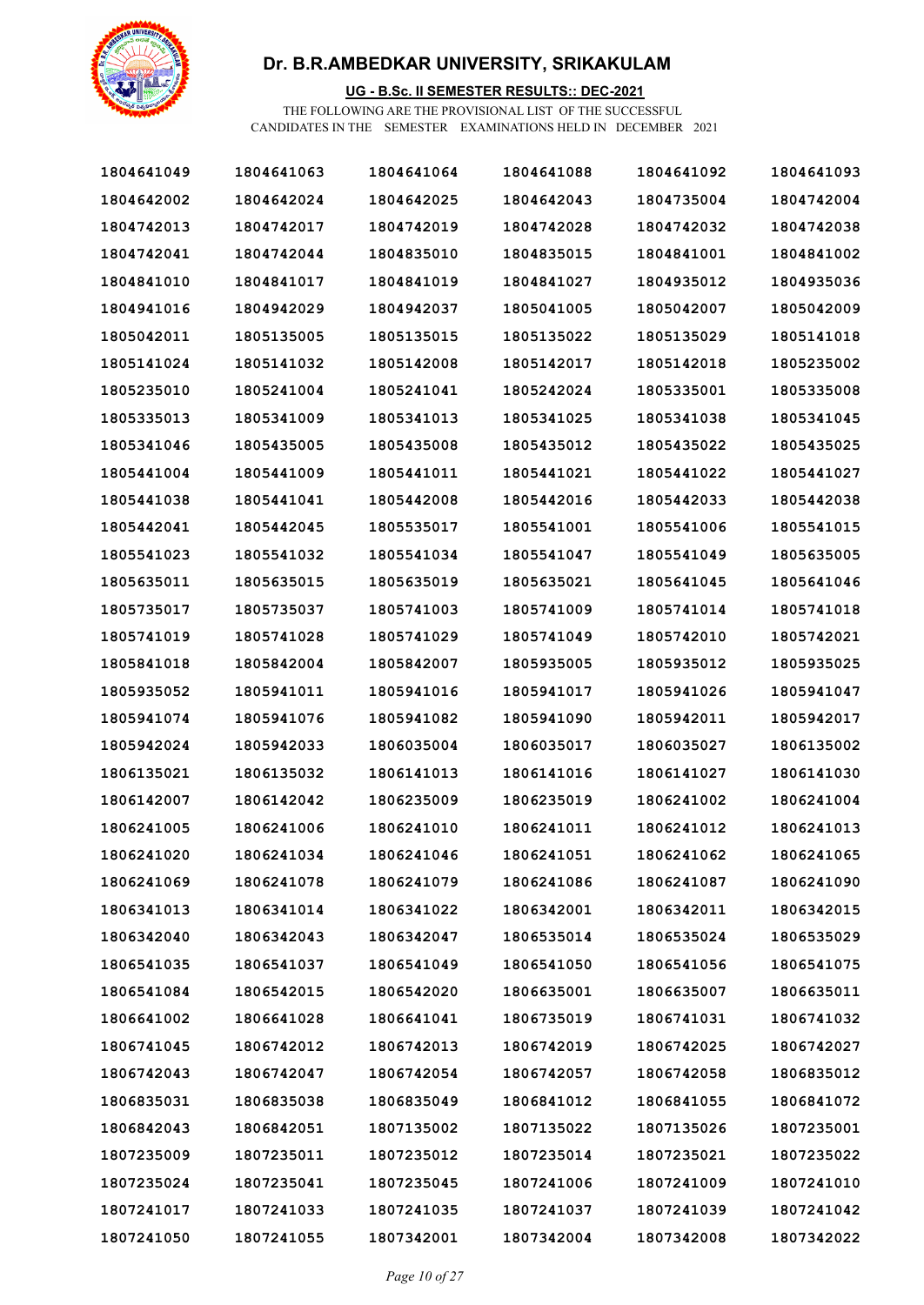

### **UG - B.Sc. II SEMESTER RESULTS:: DEC-2021**

| 1807441001 | 1807441006 | 1807441008 | 1807641009 | 1807735006 | 1807735007 |
|------------|------------|------------|------------|------------|------------|
| 1807735008 | 1807735012 | 1807735017 | 1807735026 | 1807735027 | 1807735028 |
| 1807735038 | 1807741006 | 1807741007 | 1807741011 | 1807741012 | 1807741016 |
| 1807741020 | 1807741024 | 1807741025 | 1807741029 | 1807741040 | 1807741047 |
| 1807741051 | 1807741065 | 1807741066 | 1807741068 | 1807741072 | 1807741077 |
| 1807742001 | 1807742002 | 1807742004 | 1807742013 | 1807742014 | 1807742019 |
| 1807835003 | 1807835009 | 1807841015 | 1807841032 | 1807942023 | 1808035004 |
| 1808041007 | 1808041022 | 1808042020 | 1808042021 | 1808235003 | 1808235004 |
| 1808235005 | 1808235011 | 1808241012 | 1808241024 | 1808341002 | 1808341007 |
| 1808341013 | 1808341017 | 1808341018 | 1808341024 | 1808342005 | 1808342007 |
| 1808342026 | 1808344023 | 1808344026 | 1808344029 | 1808344031 | 1808344032 |
| 1808344037 | 1808344048 | 1808435008 | 1808441003 | 1808441027 | 1808442005 |
| 1808542023 | 1808635019 | 1808641013 | 1808735026 | 1808742044 | 1808742064 |
| 1808742083 | 1808841005 | 1808841028 | 1808841035 | 1808841041 | 1808841044 |
| 1808841045 | 1808841051 | 1808841053 | 1808841056 | 1808842005 | 1808842036 |
| 1808842042 | 1808842044 | 1808842054 | 1809035041 | 1809041005 | 1809041031 |
| 1809041048 | 1809041055 | 1809042025 | 1809042029 | 1809141005 | 1809141006 |
| 1809241005 | 1809241012 | 1809241014 | 1809241018 | 1809241023 | 1809241025 |
| 1809241033 | 1809241034 | 1809241036 | 1809241040 | 1809241047 | 1809242018 |
| 1809242033 | 1809242034 | 1809242035 | 1809335001 | 1809335022 | 1809335026 |
| 1809341014 | 1809341020 | 1809342004 | 1809342018 | 1809342022 | 1809342029 |
| 1809342031 | 1809342050 | 1809342059 | 1809435007 | 1809435016 | 1809441001 |
| 1809441009 | 1809441019 | 1809535001 | 1809535012 | 1809535017 | 1809535022 |
| 1809535025 | 1809535028 | 1809541004 | 1809541007 | 1809541038 | 1809541040 |
| 1809541052 | 1809542002 | 1809542024 | 1809542027 | 1809635010 | 1809635013 |
| 1809635016 | 1809641001 | 1809641002 | 1809641004 | 1809641008 | 1809641016 |
| 1809641018 | 1809641025 | 1809641038 | 1809641053 | 1809641054 | 1809835034 |
| 1809835037 | 1809835047 | 1809841032 | 1809841037 | 1809841040 | 1809841043 |
| 1809841052 | 1809841054 | 1809935004 | 1809935008 | 1809941002 | 1809941004 |
| 1809941011 | 1809941013 | 1809941020 | 1809941022 | 1809941051 | 1809941059 |
| 1809941060 | 1810040034 | 1810042022 | 1810135012 | 1810135023 | 1810135025 |
| 1810135043 | 1810135044 | 1810141002 | 1810141008 | 1810141027 | 1810141040 |
| 1810141065 | 1810141072 | 1810141095 | 1810141098 | 1810142007 | 1810142014 |
| 1810142015 | 1810142021 | 1810142035 | 1810142037 | 1810142050 | 1900134013 |
| 1900134014 | 1900134016 | 1900134023 | 1900135005 | 1900135007 | 1900135010 |
| 1900135011 | 1900135017 | 1900135022 | 1900135023 | 1900135027 | 1900135042 |
| 1900135045 | 1900135057 | 1900135060 | 1900138003 | 1900138011 | 1900138023 |
| 1900138024 | 1900138027 | 1900138029 | 1900140003 | 1900140004 | 1900140012 |
| 1900140013 | 1900140015 | 1900140017 | 1900140018 | 1900140022 | 1900140023 |
| 1900140036 | 1900140042 | 1900140050 | 1900141001 | 1900141004 | 1900141005 |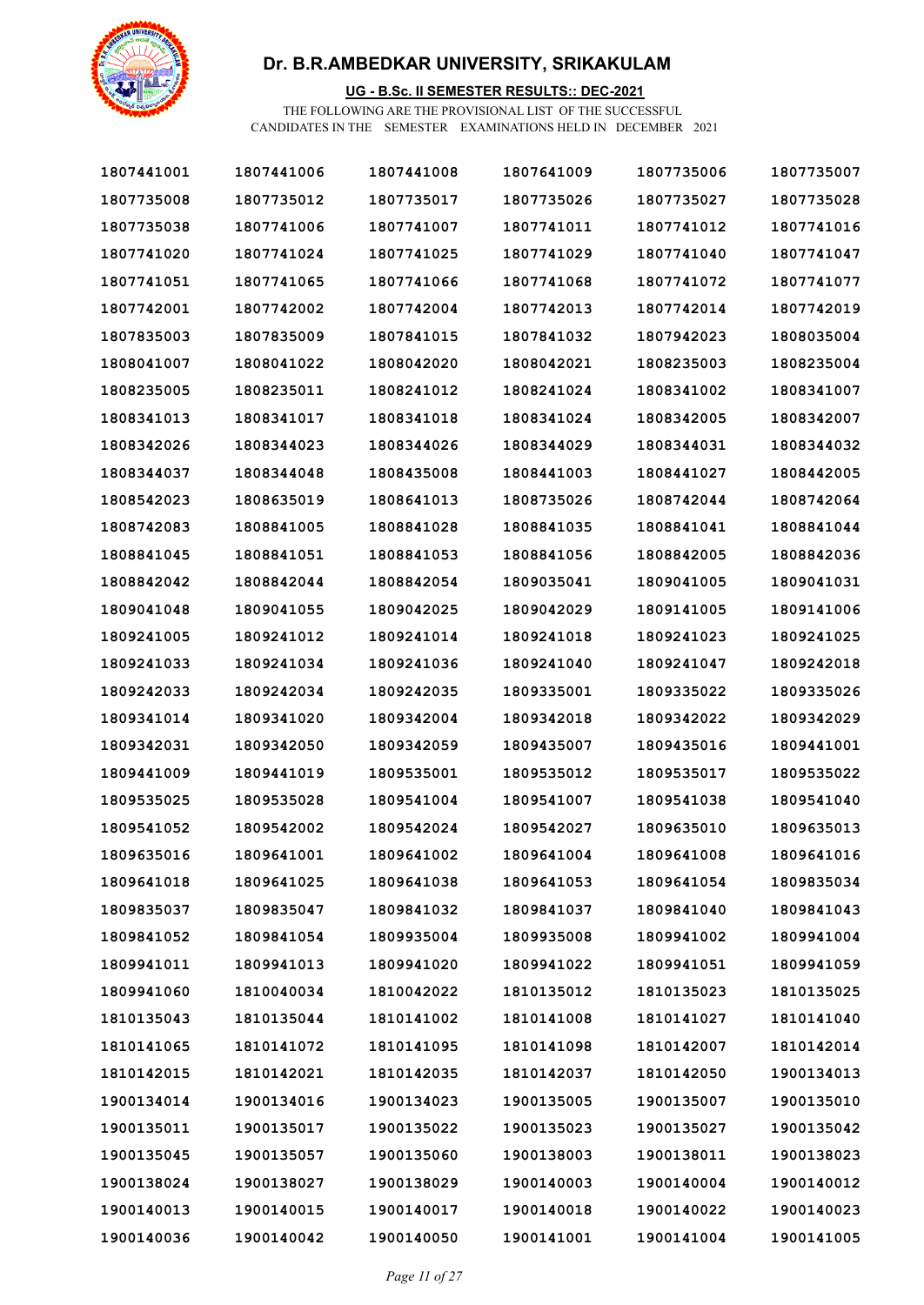

### **UG - B.Sc. II SEMESTER RESULTS:: DEC-2021**

| 1900141007 | 1900141010 | 1900141016 | 1900141018 | 1900141020 | 1900141035 |
|------------|------------|------------|------------|------------|------------|
| 1900141038 | 1900141043 | 1900141044 | 1900141049 | 1900141050 | 1900142012 |
| 1900142015 | 1900142016 | 1900142019 | 1900142060 | 1900143005 | 1900143012 |
| 1900143013 | 1900143017 | 1900143022 | 1900143024 | 1900143028 | 1900143029 |
| 1900143031 | 1900143034 | 1900143041 | 1900143045 | 1900143047 | 1900143049 |
| 1900146004 | 1900146005 | 1900146008 | 1900146013 | 1900146018 | 1900146026 |
| 1900146027 | 1900331005 | 1900331007 | 1900331011 | 1900335001 | 1900335004 |
| 1900335022 | 1900335023 | 1900335024 | 1900335027 | 1900335031 | 1900335032 |
| 1900335033 | 1900335035 | 1900335042 | 1900335046 | 1900341001 | 1900341003 |
| 1900341012 | 1900341017 | 1900341028 | 1900341030 | 1900341037 | 1900341040 |
| 1900341041 | 1900341043 | 1900341055 | 1900341064 | 1900342001 | 1900342003 |
| 1900342004 | 1900342005 | 1900342006 | 1900342008 | 1900342009 | 1900342013 |
| 1900342022 | 1900342033 | 1900342043 | 1900435001 | 1900441003 | 1900442001 |
| 1900535012 | 1900535028 | 1900535029 | 1900535030 | 1900541018 | 1900541034 |
| 1900541037 | 1900541038 | 1900541043 | 1900542016 | 1900542035 | 1900635004 |
| 1900635006 | 1900635007 | 1900635017 | 1900635019 | 1900635020 | 1900635021 |
| 1900635026 | 1900635028 | 1900635032 | 1900641007 | 1900641014 | 1900641030 |
| 1900641040 | 1900735001 | 1900735009 | 1900735010 | 1900735011 | 1900735013 |
| 1900735016 | 1900735017 | 1900735022 | 1900735028 | 1900741003 | 1900741005 |
| 1900741006 | 1900741008 | 1900741014 | 1900741015 | 1900741016 | 1900741023 |
| 1900741025 | 1900741028 | 1900741029 | 1900741031 | 1900741035 | 1900741036 |
| 1900741037 | 1900741038 | 1900741041 | 1900741042 | 1900835001 | 1900835002 |
| 1900835005 | 1900835008 | 1900835010 | 1900835012 | 1900835015 | 1900835017 |
| 1900835018 | 1900835030 | 1900835035 | 1900835039 | 1900841007 | 1900841016 |
| 1900841020 | 1900841036 | 1901033002 | 1901033004 | 1901033005 | 1901033008 |
| 1901033012 | 1901033013 | 1901033014 | 1901033016 | 1901033021 | 1901035004 |
| 1901035017 | 1901035021 | 1901035033 | 1901037004 | 1901037019 | 1901037030 |
| 1901040005 | 1901040022 | 1901040025 | 1901040031 | 1901040032 | 1901040036 |
| 1901040038 | 1901040040 | 1901040041 | 1901040044 | 1901040045 | 1901040047 |
| 1901040053 | 1901041002 | 1901041006 | 1901041025 | 1901041030 | 1901041045 |
| 1901041051 | 1901041068 | 1901041069 | 1901041070 | 1901041073 | 1901041100 |
| 1901041112 | 1901042002 | 1901042016 | 1901042018 | 1901042032 | 1901042038 |
| 1901042053 | 1901042057 | 1901042063 | 1901042085 | 1901042092 | 1901042093 |
| 1901042094 | 1901042095 | 1901042119 | 1901135011 | 1901135020 | 1901135024 |
| 1901135029 | 1901135031 | 1901135035 | 1901135046 | 1901140004 | 1901140005 |
| 1901140006 | 1901140010 | 1901140011 | 1901140012 | 1901140013 | 1901140014 |
| 1901140015 | 1901140019 | 1901140020 | 1901140021 | 1901140023 | 1901140032 |
| 1901140040 | 1901140044 | 1901140048 | 1901140050 | 1901140052 | 1901141011 |
| 1901141016 | 1901141025 | 1901141027 | 1901141028 | 1901141033 | 1901141045 |
| 1901141048 | 1901141053 | 1901141061 | 1901141064 | 1901141066 | 1901141069 |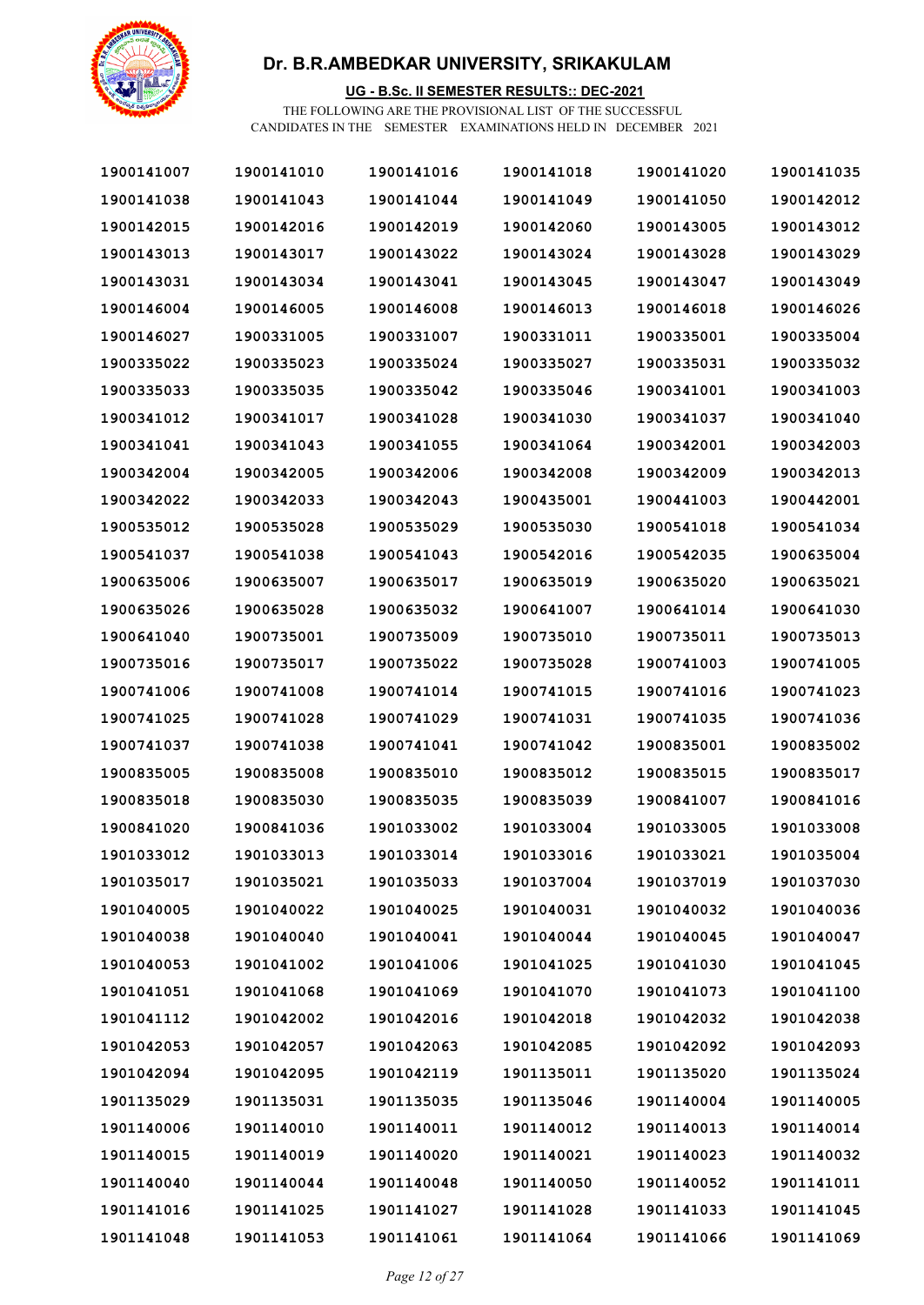

### **UG - B.Sc. II SEMESTER RESULTS:: DEC-2021**

| 1901141071 | 1901141082 | 1901141083 | 1901141087 | 1901141092 | 1901141094 |
|------------|------------|------------|------------|------------|------------|
| 1901141104 | 1901141106 | 1901141110 | 1901141112 | 1901142026 | 1901142028 |
| 1901142038 | 1901142040 | 1901142044 | 1901142047 | 1901142049 | 1901142056 |
| 1901142060 | 1901142061 | 1901142065 | 1901142078 | 1901142087 | 1901142092 |
| 1901142095 | 1901142108 | 1901144002 | 1901144004 | 1901144006 | 1901144007 |
| 1901144013 | 1901144014 | 1901144019 | 1901144024 | 1901144029 | 1901144030 |
| 1901144032 | 1901144033 | 1901144035 | 1901144037 | 1901144049 | 1901144053 |
| 1901144055 | 1901144056 | 1901144057 | 1901144060 | 1901144062 | 1901235002 |
| 1901235004 | 1901241022 | 1901242005 | 1901242013 | 1901242018 | 1901335007 |
| 1901335011 | 1901335026 | 1901335031 | 1901335033 | 1901335042 | 1901335057 |
| 1901341008 | 1901341014 | 1901341020 | 1901341021 | 1901342006 | 1901342007 |
| 1901342010 | 1901342018 | 1901342019 | 1901342025 | 1901342032 | 1901440004 |
| 1901440019 | 1901442021 | 1901442022 | 1901442037 | 1901442049 | 1901535001 |
| 1901535006 | 1901535014 | 1901535017 | 1901535019 | 1901535021 | 1901535029 |
| 1901537008 | 1901541007 | 1901541010 | 1901541012 | 1901541023 | 1901541036 |
| 1901542032 | 1901542045 | 1901635003 | 1901635031 | 1901641003 | 1901641030 |
| 1901641044 | 1901641048 | 1901735005 | 1901735012 | 1901742006 | 1901742007 |
| 1901835016 | 1901835018 | 1901835019 | 1901835023 | 1901835042 | 1901835043 |
| 1901835045 | 1901835048 | 1901835049 | 1901841011 | 1901841014 | 1901841039 |
| 1901841047 | 1901841062 | 1901842002 | 1901842004 | 1901842049 | 1901842051 |
| 1901842052 | 1901935017 | 1901941002 | 1901941011 | 1901941020 | 1901941023 |
| 1901942015 | 1902042012 | 1902135011 | 1902135012 | 1902141001 | 1902141006 |
| 1902141007 | 1902141009 | 1902141011 | 1902141018 | 1902142014 | 1902142017 |
| 1902144001 | 1902144005 | 1902144011 | 1902144013 | 1902241005 | 1902335001 |
| 1902335008 | 1902335027 | 1902335030 | 1902335032 | 1902335034 | 1902335038 |
| 1902335039 | 1902341005 | 1902341012 | 1902341015 | 1902341016 | 1902341018 |
| 1902342003 | 1902342010 | 1902342013 | 1902342017 | 1902342034 | 1902441018 |
| 1902441019 | 1902441022 | 1902441025 | 1902441030 | 1902441031 | 1902441038 |
| 1902441042 | 1902441047 | 1902441060 | 1902441066 | 1902441068 | 1902441075 |
| 1902441089 | 1902441090 | 1902441092 | 1902441098 | 1902441104 | 1902441107 |
| 1902442010 | 1902442011 | 1902442018 | 1902442030 | 1902442034 | 1902442036 |
| 1902442038 | 1902442042 | 1902442046 | 1902442049 | 1902442058 | 1902442060 |
| 1902442062 | 1902442065 | 1902442066 | 1902635004 | 1902641010 | 1902641028 |
| 1902642008 | 1902642017 | 1902642022 | 1902642027 | 1902642028 | 1902642031 |
| 1902642035 | 1902642040 | 1902735023 | 1902735031 | 1902735032 | 1902735033 |
| 1902735034 | 1902735038 | 1902735046 | 1902741010 | 1902741013 | 1902841003 |
| 1902935001 | 1902941001 | 1902941002 | 1902941005 | 1903035010 | 1903035014 |
| 1903035015 | 1903035019 | 1903035028 | 1903035034 | 1903035043 | 1903035045 |
| 1903042002 | 1903042012 | 1903042013 | 1903135012 | 1903135024 | 1903135026 |
| 1903135027 | 1903135031 | 1903135034 | 1903135035 | 1903135036 | 1903135037 |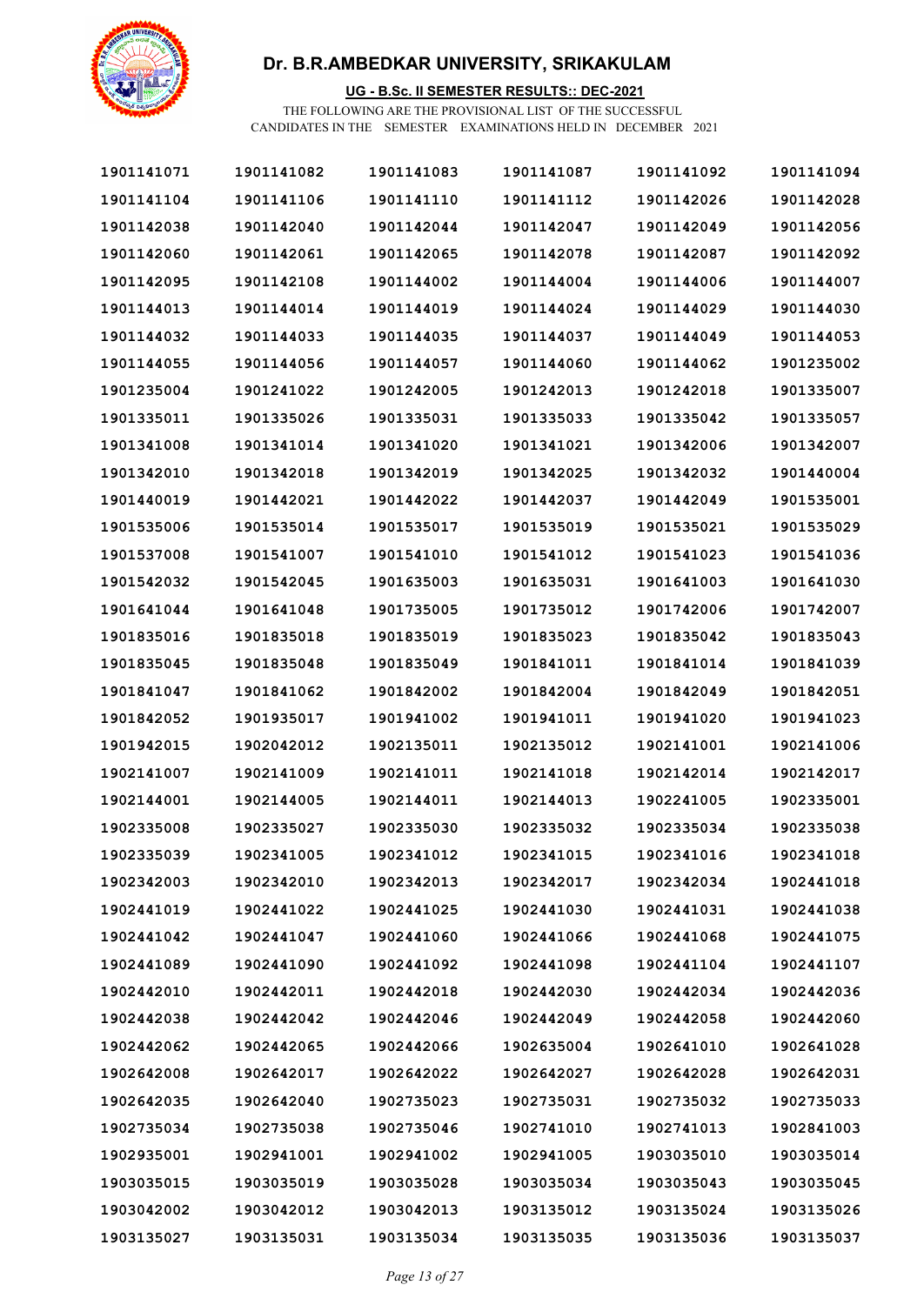

### **UG - B.Sc. II SEMESTER RESULTS:: DEC-2021**

| 1903135038 | 1903135041 | 1903135042 | 1903135043 | 1903135051 | 1903135052 |
|------------|------------|------------|------------|------------|------------|
| 1903135054 | 1903141004 | 1903141007 | 1903141008 | 1903141012 | 1903141018 |
| 1903141019 | 1903141022 | 1903141026 | 1903141028 | 1903141034 | 1903141059 |
| 1903141077 | 1903141078 | 1903141083 | 1903141125 | 1903141137 | 1903141139 |
| 1903141140 | 1903141159 | 1903142005 | 1903142022 | 1903142029 | 1903142045 |
| 1903235002 | 1903242003 | 1903335001 | 1903335002 | 1903335010 | 1903335030 |
| 1903335046 | 1903335053 | 1903335057 | 1903335058 | 1903335064 | 1903335079 |
| 1903335081 | 1903335087 | 1903335088 | 1903340007 | 1903340011 | 1903341008 |
| 1903341023 | 1903341029 | 1903341035 | 1903341040 | 1903341044 | 1903341057 |
| 1903341058 | 1903341073 | 1903341074 | 1903341076 | 1903341117 | 1903341132 |
| 1903341134 | 1903341141 | 1903342020 | 1903342021 | 1903342026 | 1903342027 |
| 1903342031 | 1903342039 | 1903342046 | 1903342050 | 1903342054 | 1903342056 |
| 1903342057 | 1903342063 | 1903342069 | 1903342070 | 1903342084 | 1903442010 |
| 1903442023 | 1903442026 | 1903535012 | 1903535024 | 1903535042 | 1903535058 |
| 1903535059 | 1903541004 | 1903541012 | 1903541028 | 1903541029 | 1903541033 |
| 1903541065 | 1903541079 | 1903542004 | 1903542009 | 1903542014 | 1903542021 |
| 1903542035 | 1903542036 | 1903635005 | 1903635019 | 1903635031 | 1903635034 |
| 1903635041 | 1903635042 | 1903640006 | 1903640019 | 1903640027 | 1903640047 |
| 1903640053 | 1903640079 | 1903640112 | 1903640121 | 1903640127 | 1903640128 |
| 1903640129 | 1903641005 | 1903641019 | 1903641021 | 1903641024 | 1903641025 |
| 1903641026 | 1903641029 | 1903641030 | 1903641032 | 1903641037 | 1903641040 |
| 1903641041 | 1903641045 | 1903641054 | 1903641055 | 1903641066 | 1903641068 |
| 1903641072 | 1903641081 | 1903641099 | 1903641102 | 1903641119 | 1903641120 |
| 1903641125 | 1903642018 | 1903642030 | 1903642035 | 1903642038 | 1903642042 |
| 1903642054 | 1903642062 | 1903642073 | 1903642080 | 1903642108 | 1903642113 |
| 1903642114 | 1903642117 | 1903642119 | 1903642127 | 1903735008 | 1903735011 |
| 1903735012 | 1903735021 | 1903735023 | 1903735032 | 1903735039 | 1903741024 |
| 1903741026 | 1903741032 | 1903741034 | 1903741037 | 1903742003 | 1903742004 |
| 1903742005 | 1903742006 | 1903742008 | 1903742010 | 1903742015 | 1903742023 |
| 1903835001 | 1903835013 | 1903835014 | 1903835019 | 1903835020 | 1903835023 |
| 1903835026 | 1903835028 | 1903841004 | 1903841012 | 1903841031 | 1903841036 |
| 1903841037 | 1903841041 | 1903842021 | 1903842029 | 1903842033 | 1903935001 |
| 1903937004 | 1904041016 | 1904042016 | 1904042027 | 1904042049 | 1904042058 |
| 1904135001 | 1904135013 | 1904135032 | 1904135037 | 1904141012 | 1904141013 |
| 1904141020 | 1904141023 | 1904141031 | 1904141035 | 1904141037 | 1904141039 |
| 1904141044 | 1904141049 | 1904141053 | 1904141061 | 1904141062 | 1904141068 |
| 1904141069 | 1904142009 | 1904142010 | 1904142012 | 1904142027 | 1904142033 |
| 1904142038 | 1904142039 | 1904142047 | 1904142052 | 1904235024 | 1904241001 |
| 1904241003 | 1904241022 | 1904242004 | 1904242009 | 1904242013 | 1904242016 |
| 1904335023 | 1904335027 | 1904341019 | 1904341020 | 1904341029 | 1904341082 |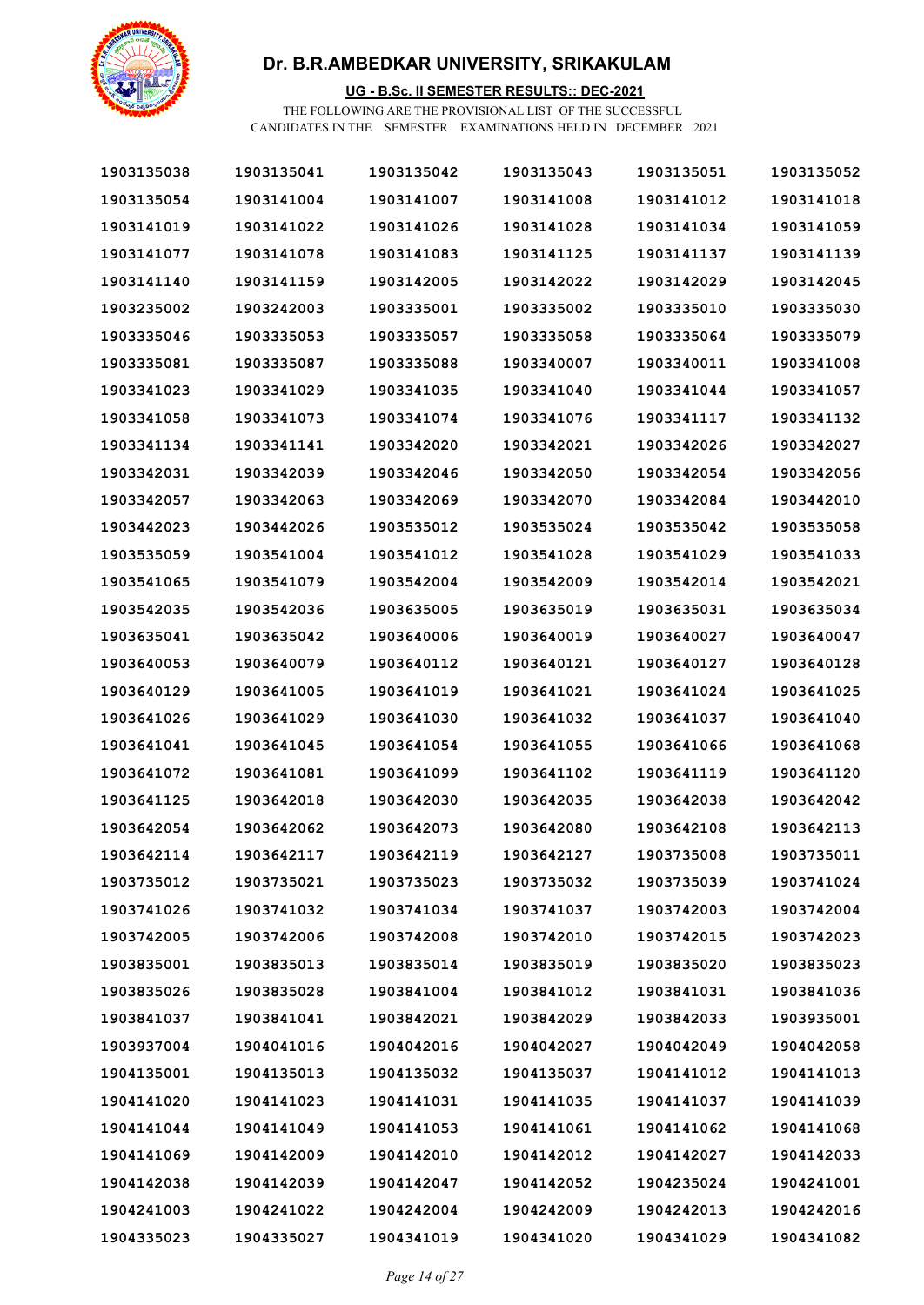

### **UG - B.Sc. II SEMESTER RESULTS:: DEC-2021**

| 1904341083 | 1904341085 | 1904341086 | 1904341088 | 1904342003 | 1904342004 |
|------------|------------|------------|------------|------------|------------|
| 1904342015 | 1904342032 | 1904342033 | 1904342043 | 1904342048 | 1904342053 |
| 1904342061 | 1904342073 | 1904342083 | 1904342085 | 1904342087 | 1904435006 |
| 1904435015 | 1904435022 | 1904435023 | 1904435025 | 1904435027 | 1904435031 |
| 1904441003 | 1904441009 | 1904441030 | 1904441034 | 1904441042 | 1904442001 |
| 1904442002 | 1904442004 | 1904442011 | 1904442013 | 1904442014 | 1904442017 |
| 1904442028 | 1904442034 | 1904442043 | 1904442044 | 1904442050 | 1904535002 |
| 1904541002 | 1904541006 | 1904541020 | 1904541023 | 1904541035 | 1904541038 |
| 1904541042 | 1904541060 | 1904541064 | 1904542011 | 1904542014 | 1904542019 |
| 1904542026 | 1904542038 | 1904635005 | 1904635010 | 1904635037 | 1904641015 |
| 1904641020 | 1904641023 | 1904641026 | 1904641059 | 1904641065 | 1904641077 |
| 1904641085 | 1904641105 | 1904641116 | 1904641117 | 1904642001 | 1904642030 |
| 1904642036 | 1904642040 | 1904735001 | 1904735005 | 1904735006 | 1904735007 |
| 1904735009 | 1904735012 | 1904741002 | 1904741004 | 1904742002 | 1904742004 |
| 1904742011 | 1904742014 | 1904742015 | 1904742018 | 1904742024 | 1904742027 |
| 1904742032 | 1904742033 | 1904742043 | 1904835001 | 1904835005 | 1904835006 |
| 1904935008 | 1904935020 | 1904935032 | 1904935034 | 1904935039 | 1904935042 |
| 1904935043 | 1904941009 | 1904941016 | 1904941033 | 1904941039 | 1904942007 |
| 1904942015 | 1905035001 | 1905035003 | 1905035006 | 1905035009 | 1905035011 |
| 1905035015 | 1905041007 | 1905041008 | 1905041015 | 1905041016 | 1905042001 |
| 1905042003 | 1905042019 | 1905135001 | 1905135007 | 1905135011 | 1905135016 |
| 1905135020 | 1905141009 | 1905141019 | 1905141021 | 1905141023 | 1905141032 |
| 1905141033 | 1905142018 | 1905142025 | 1905235002 | 1905241005 | 1905241018 |
| 1905241027 | 1905242012 | 1905335006 | 1905335010 | 1905335018 | 1905341001 |
| 1905341002 | 1905341022 | 1905341032 | 1905341034 | 1905341046 | 1905341047 |
| 1905341056 | 1905341060 | 1905341077 | 1905341078 | 1905435010 | 1905435019 |
| 1905441006 | 1905441024 | 1905441030 | 1905441031 | 1905442016 | 1905442019 |
| 1905442024 | 1905535005 | 1905535013 | 1905535015 | 1905535020 | 1905535026 |
| 1905535027 | 1905535033 | 1905535037 | 1905535041 | 1905535042 | 1905541001 |
| 1905541014 | 1905541016 | 1905541026 | 1905541027 | 1905541033 | 1905541036 |
| 1905541046 | 1905541047 | 1905541048 | 1905541052 | 1905635002 | 1905635013 |
| 1905635016 | 1905635017 | 1905635019 | 1905635023 | 1905635025 | 1905637008 |
| 1905637009 | 1905637011 | 1905637012 | 1905637014 | 1905637019 | 1905637020 |
| 1905637022 | 1905637027 | 1905637030 | 1905637038 | 1905641012 | 1905641014 |
| 1905641019 | 1905735010 | 1905735012 | 1905735016 | 1905735029 | 1905735034 |
| 1905741009 | 1905741015 | 1905741024 | 1905741025 | 1905741045 | 1905741052 |
| 1905741059 | 1905741061 | 1905742008 | 1905742016 | 1905742019 | 1905742022 |
| 1905742023 | 1905742027 | 1905835001 | 1905835002 | 1905835012 | 1905835014 |
| 1905835028 | 1905841013 | 1905841020 | 1905841031 | 1905842002 | 1905842008 |
| 1905842014 | 1905935009 | 1905935011 | 1905935016 | 1905935019 | 1905935023 |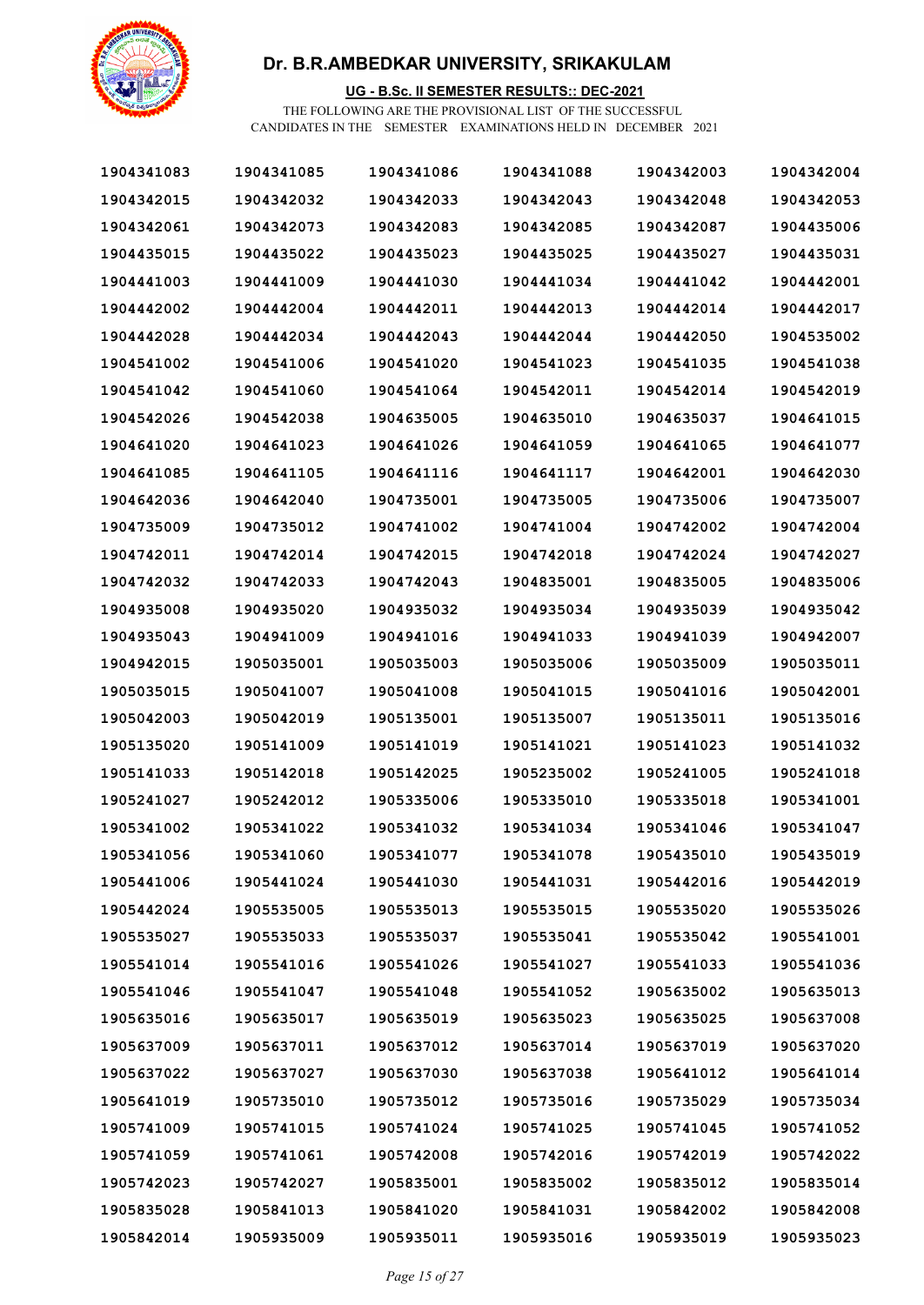

### **UG - B.Sc. II SEMESTER RESULTS:: DEC-2021**

| 1905935024 | 1905935025 | 1905935030 | 1905935050 | 1905935059 | 1905941014 |
|------------|------------|------------|------------|------------|------------|
| 1905941019 | 1905941025 | 1905941030 | 1905941035 | 1905941049 | 1905942012 |
| 1905942016 | 1905942019 | 1905942025 | 1905942037 | 1905942045 | 1905942048 |
| 1906035007 | 1906041009 | 1906041015 | 1906041018 | 1906041019 | 1906041026 |
| 1906041036 | 1906041038 | 1906041041 | 1906041043 | 1906041044 | 1906041045 |
| 1906135002 | 1906135008 | 1906135010 | 1906135016 | 1906135042 | 1906141008 |
| 1906141044 | 1906141052 | 1906142002 | 1906142038 | 1906142049 | 1906235003 |
| 1906235008 | 1906235011 | 1906235024 | 1906241001 | 1906241003 | 1906241007 |
| 1906241010 | 1906241022 | 1906241025 | 1906241027 | 1906241032 | 1906241033 |
| 1906241034 | 1906241047 | 1906241065 | 1906241066 | 1906335001 | 1906335013 |
| 1906335017 | 1906335018 | 1906335019 | 1906335023 | 1906335027 | 1906335029 |
| 1906342001 | 1906342002 | 1906342031 | 1906441009 | 1906441015 | 1906441016 |
| 1906441018 | 1906535012 | 1906535037 | 1906535039 | 1906541037 | 1906541045 |
| 1906542001 | 1906542009 | 1906542014 | 1906542019 | 1906542024 | 1906542025 |
| 1906542039 | 1906542044 | 1906542049 | 1906542057 | 1906635015 | 1906635018 |
| 1906635028 | 1906641006 | 1906641007 | 1906641012 | 1906641018 | 1906641022 |
| 1906641023 | 1906641025 | 1906641027 | 1906641032 | 1906641037 | 1906641043 |
| 1906641048 | 1906641049 | 1906641052 | 1906641053 | 1906641056 | 1906735007 |
| 1906735026 | 1906735029 | 1906735037 | 1906741008 | 1906741017 | 1906741018 |
| 1906741019 | 1906741029 | 1906741046 | 1906741048 | 1906741049 | 1906742002 |
| 1906742006 | 1906742010 | 1906742027 | 1906742035 | 1906742056 | 1906835002 |
| 1906835006 | 1906835009 | 1906835010 | 1906835020 | 1906835022 | 1906835031 |
| 1906835046 | 1906835047 | 1906835048 | 1906841002 | 1906841018 | 1906841029 |
| 1906841037 | 1906841053 | 1906841059 | 1906841073 | 1906841081 | 1906842018 |
| 1906842021 | 1906842026 | 1906842032 | 1906842036 | 1906842042 | 1906842046 |
| 1906842052 | 1906941004 | 1907041008 | 1907135001 | 1907135002 | 1907135007 |
| 1907135009 | 1907135010 | 1907135013 | 1907135014 | 1907142007 | 1907235001 |
| 1907235004 | 1907235007 | 1907235008 | 1907235016 | 1907235019 | 1907235022 |
| 1907235025 | 1907235026 | 1907235029 | 1907235030 | 1907235031 | 1907235035 |
| 1907235038 | 1907235040 | 1907235042 | 1907235050 | 1907235053 | 1907235054 |
| 1907235062 | 1907235065 | 1907241001 | 1907241004 | 1907241017 | 1907241019 |
| 1907241022 | 1907241024 | 1907241030 | 1907241041 | 1907241043 | 1907241050 |
| 1907241053 | 1907241056 | 1907241057 | 1907241059 | 1907241060 | 1907241063 |
| 1907635005 | 1907635008 | 1907635011 | 1907635012 | 1907635015 | 1907635017 |
| 1907635021 | 1907735007 | 1907735014 | 1907735019 | 1907735027 | 1907735039 |
| 1907735040 | 1907735041 | 1907735044 | 1907735050 | 1907735051 | 1907741022 |
| 1907742004 | 1907742005 | 1907742008 | 1907742021 | 1907742023 | 1907742029 |
| 1907742034 | 1907742036 | 1907742039 | 1907742040 | 1907742042 | 1907742048 |
| 1907942001 | 1907942014 | 1908035002 | 1908035003 | 1908035004 | 1908035007 |
| 1908035008 | 1908035014 | 1908035018 | 1908035023 | 1908035024 | 1908035029 |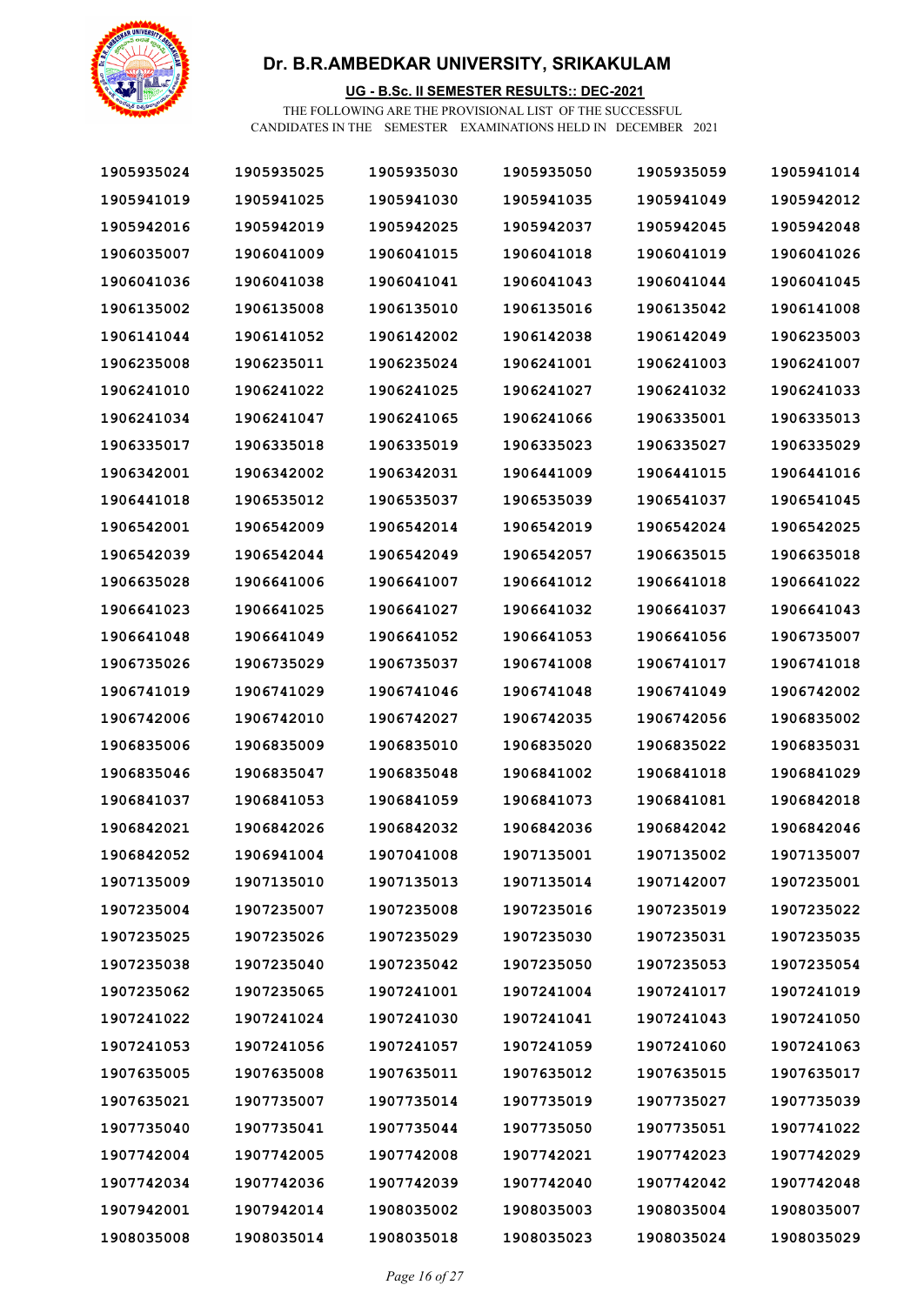

### **UG - B.Sc. II SEMESTER RESULTS:: DEC-2021**

| 1908035030 | 1908035032 | 1908035034 | 1908035035 | 1908035037 | 1908035039 |
|------------|------------|------------|------------|------------|------------|
| 1908035043 | 1908035045 | 1908041001 | 1908041003 | 1908041004 | 1908041010 |
| 1908041011 | 1908041012 | 1908041021 | 1908041031 | 1908041041 | 1908042008 |
| 1908042009 | 1908042010 | 1908042011 | 1908042012 | 1908042018 | 1908042022 |
| 1908042032 | 1908141001 | 1908235003 | 1908235007 | 1908235015 | 1908235019 |
| 1908235020 | 1908235022 | 1908235024 | 1908235026 | 1908235027 | 1908241001 |
| 1908241005 | 1908242006 | 1908242011 | 1908242012 | 1908242013 | 1908335008 |
| 1908341001 | 1908341002 | 1908342006 | 1908344007 | 1908344016 | 1908435021 |
| 1908435022 | 1908441008 | 1908442018 | 1908442023 | 1908442034 | 1908535002 |
| 1908535013 | 1908541002 | 1908541005 | 1908541008 | 1908542032 | 1908542034 |
| 1908542036 | 1908635007 | 1908635008 | 1908635009 | 1908635035 | 1908735004 |
| 1908735006 | 1908735010 | 1908735013 | 1908735017 | 1908735020 | 1908735038 |
| 1908741013 | 1908741024 | 1908742002 | 1908742008 | 1908742010 | 1908742017 |
| 1908742019 | 1908742020 | 1908742021 | 1908742025 | 1908742031 | 1908742032 |
| 1908742034 | 1908742037 | 1908742038 | 1908742053 | 1908742067 | 1908742077 |
| 1908742081 | 1908742083 | 1908835002 | 1908835005 | 1908835006 | 1908835012 |
| 1908841007 | 1908841012 | 1908841013 | 1908841022 | 1908841023 | 1908841026 |
| 1908841034 | 1908841036 | 1908841037 | 1908841038 | 1908841046 | 1908841048 |
| 1908841050 | 1908842002 | 1908842004 | 1908842007 | 1908842010 | 1908842011 |
| 1908842017 | 1908842026 | 1908842027 | 1909035002 | 1909035004 | 1909035008 |
| 1909035018 | 1909035027 | 1909035028 | 1909035030 | 1909035031 | 1909035035 |
| 1909035037 | 1909041011 | 1909041012 | 1909041013 | 1909041021 | 1909041022 |
| 1909042023 | 1909042028 | 1909241005 | 1909241010 | 1909241011 | 1909241014 |
| 1909241015 | 1909241021 | 1909241023 | 1909241037 | 1909242001 | 1909242002 |
| 1909242004 | 1909242005 | 1909242007 | 1909242010 | 1909242011 | 1909242021 |
| 1909242024 | 1909242029 | 1909335006 | 1909335013 | 1909335019 | 1909335024 |
| 1909335027 | 1909335028 | 1909335030 | 1909335031 | 1909335033 | 1909335034 |
| 1909335035 | 1909335039 | 1909335045 | 1909335047 | 1909335051 | 1909335052 |
| 1909340001 | 1909341004 | 1909341008 | 1909341026 | 1909341033 | 1909341034 |
| 1909341041 | 1909342021 | 1909342029 | 1909342038 | 1909342040 | 1909435014 |
| 1909435018 | 1909435022 | 1909435024 | 1909435026 | 1909435027 | 1909435028 |
| 1909435033 | 1909441003 | 1909441020 | 1909441021 | 1909441025 | 1909441026 |
| 1909441028 | 1909441031 | 1909441039 | 1909441048 | 1909535007 | 1909535020 |
| 1909535021 | 1909535032 | 1909541039 | 1909542014 | 1909542015 | 1909542020 |
| 1909542022 | 1909542028 | 1909542029 | 1909542032 | 1909542043 | 1909635002 |
| 1909635008 | 1909635010 | 1909635015 | 1909635016 | 1909635017 | 1909635019 |
| 1909635020 | 1909635022 | 1909641004 | 1909641006 | 1909641010 | 1909641011 |
| 1909641026 | 1909641028 | 1909641041 | 1909641057 | 1909641058 | 1909641075 |
| 1909641076 | 1909642001 | 1909642009 | 1909642011 | 1909642031 | 1909642032 |
| 1909835011 | 1909835015 | 1909835033 | 1909835042 | 1909835043 | 1909835046 |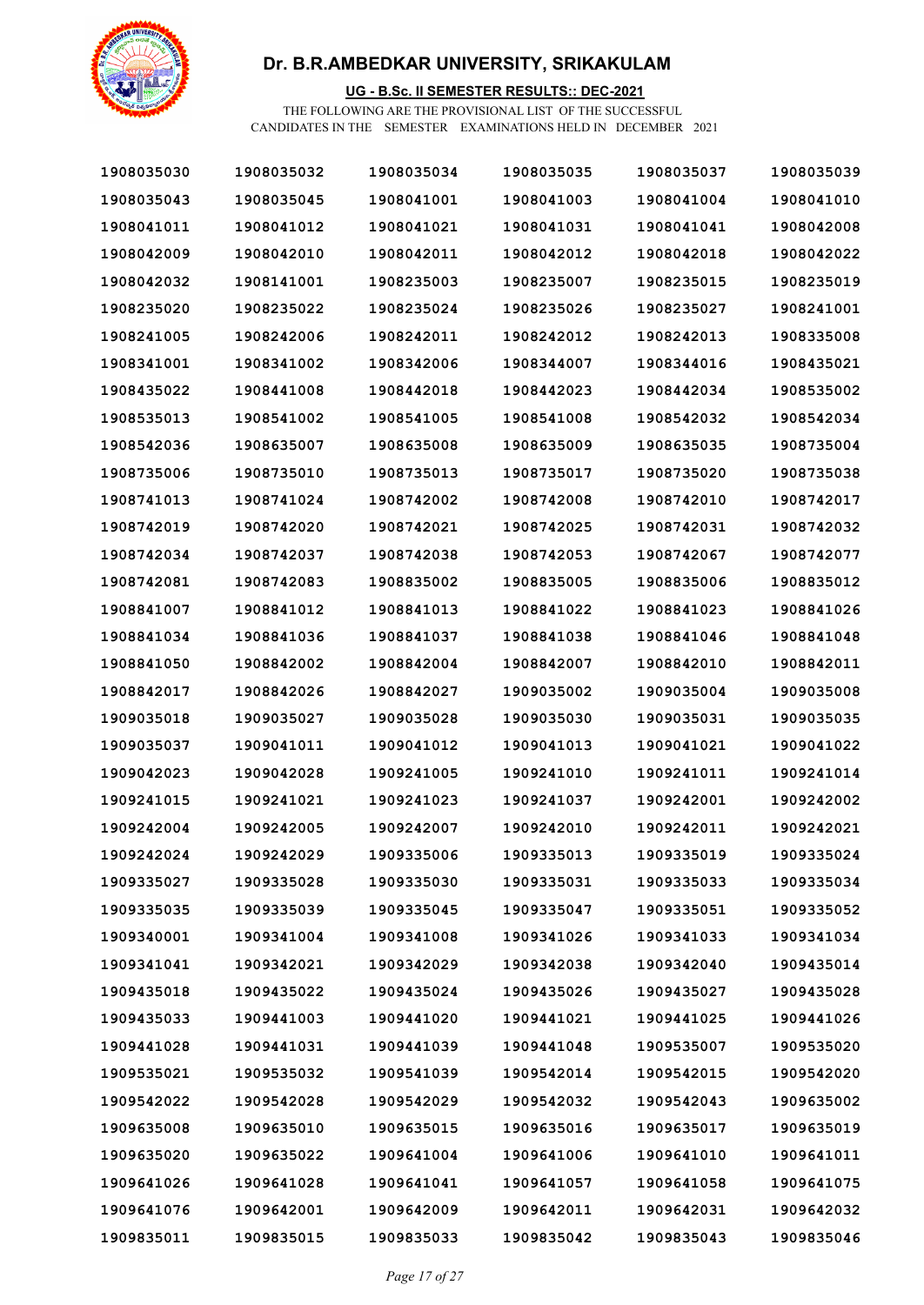

### **UG - B.Sc. II SEMESTER RESULTS:: DEC-2021**

| 1909835053   | 1909835058   | 1909841007   | 1909841013   | 1909841029   | 1909841032   |
|--------------|--------------|--------------|--------------|--------------|--------------|
| 1909841036   | 1909841042   | 1909841054   | 1909841055   | 1909841059   | 1909841074   |
| 1909842002   | 1909842011   | 1909842014   | 1909842028   | 1909842038   | 1909842041   |
| 1909842042   | 1909842043   | 1909941001   | 1909941018   | 1909941022   | 1909941028   |
| 1909941030   | 1909941034   | 1909941039   | 1909941041   | 1909942003   | 1909942011   |
| 1909942012   | 1909942017   | 1910037002   | 1910037011   | 1910040002   | 1910040005   |
| 1910040008   | 1910040012   | 1910040015   | 1910040016   | 1910040018   | 1910040020   |
| 1910040044   | 1910040059   | 1910040065   | 1910041010   | 1910042021   | 1910042030   |
| 1910042031   | 1910042039   | 1910042045   | 1910042054   | 1910042062   | 1910042064   |
| 1910042066   | 1910044001   | 1910044003   | 1910044006   | 1910044007   | 1910044011   |
| 1910044018   | 1910135009   | 1910135013   | 1910135015   | 1910135021   | 1910135026   |
| 1910135037   | 1910135048   | 1910135049   | 1910135053   | 1910135060   | 1910141007   |
| 1910141014   | 1910141029   | 1910141041   | 1910141044   | 1910141056   | 1910141057   |
| 1910141062   | 1910141063   | 1910141074   | 1910141079   | 1910141080   | 1910141084   |
| 1910141087   | 1910142006   | 1910142011   | 1910142019   | 1910142022   | 1910142034   |
| 1910142045   | 1910142050   | 1910142057   | S1500140014  | S1500142041  | S1500143013  |
| S1500235001  | S1500735002  | S1500841026  | \$1500841037 | \$1500941002 | S1500941003  |
| S1501141042  | S1501141070  | S1501141099  | \$1501144034 | \$1501241011 | S1501341015  |
| \$1501342002 | \$1501342008 | S1501541024  | \$1501541069 | S1501542027  | S1501835034  |
| S1501835042  | S1501841005  | S1501841022  | \$1501842023 | \$1502141024 | S1502235008  |
| S1502241021  | \$1502335018 | \$1502335043 | \$1502335051 | \$1502341012 | S1502341062  |
| S1502341064  | \$1502342016 | S1502741006  | S1502741020  | \$1503035028 | S1503141084  |
| \$1503235008 | \$1503241016 | S1503241025  | \$1503242002 | \$1503242003 | S1503242004  |
| S1503242006  | \$1503242007 | S1503335012  | \$1503335016 | \$1503335023 | \$1503342053 |
| S1503342081  | S1503441068  | S1503535048  | S1503541159  | \$1503635038 | S1503640094  |
| \$1503841027 | \$1503941010 | \$1504141010 | \$1504141055 | S1504141084  | \$1504241014 |
| \$1504341015 | \$1504435007 | \$1504442004 | \$1504541040 | \$1504641038 | \$1504641060 |
| \$1504841007 | \$1505135039 | S1505141006  | \$1505241016 | S1505442017  | S1505442038  |
| \$1505535008 | \$1505635004 | S1505741056  | \$1505742025 | S1505935001  | S1505942008  |
| S1505942009  | S1506041014  | S1506142028  | \$1506241064 | \$1506435010 | \$1506835009 |
| \$1507335009 | S1507741010  | S1507741028  | S1507742004  | S1507841018  | \$1508035031 |
| S1508241007  | \$1508341008 | S1508742026  | S1509041019  | \$1509041023 | S1509041028  |
| 81509141034  | \$1509241008 | S1509342012  | S1509541034  | \$1509641022 |              |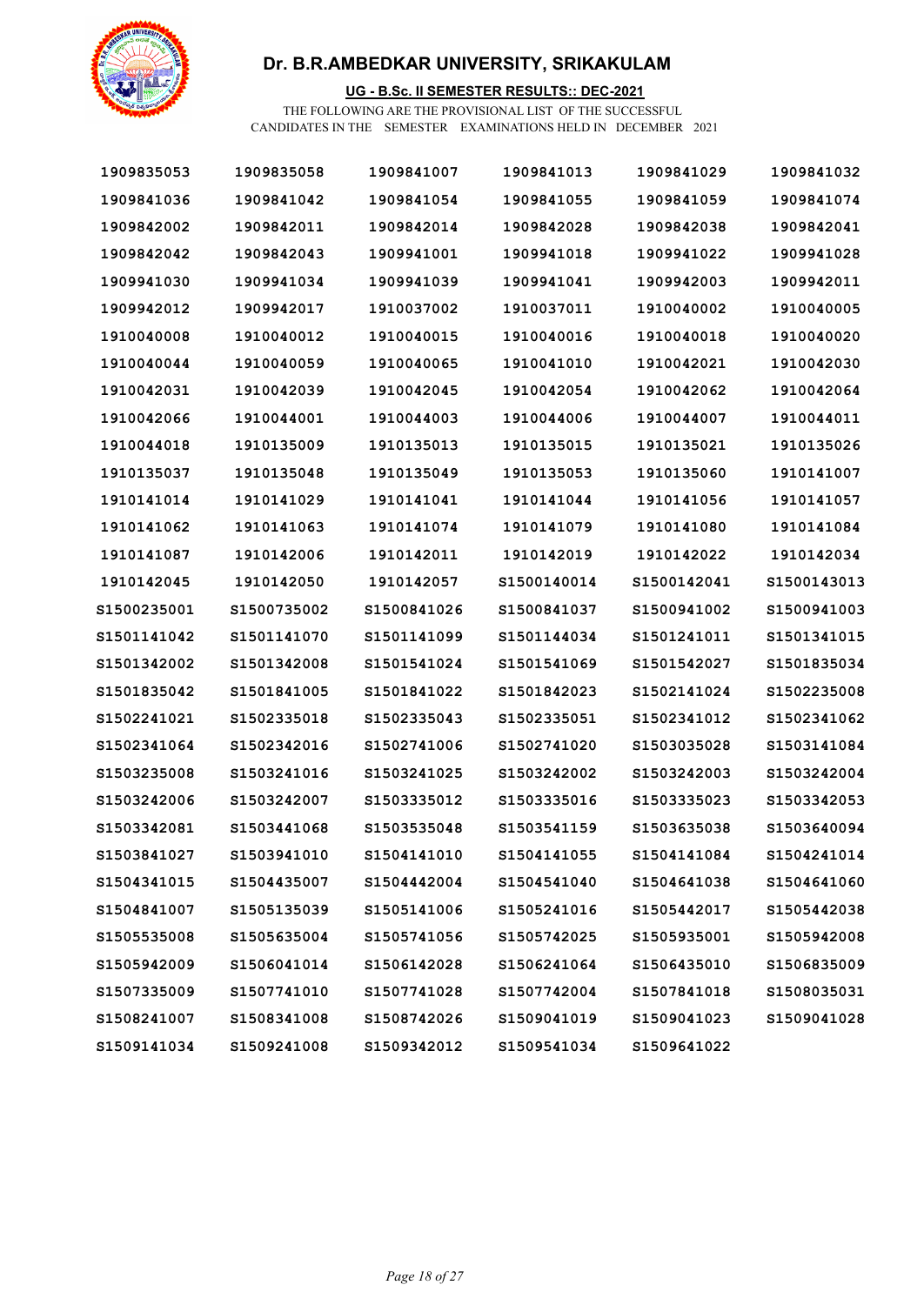

#### **UG - B.Sc. II SEMESTER RESULTS:: DEC-2021**

THE FOLLOWING ARE THE PROVISIONAL LIST OF THE SUCCESSFUL CANDIDATES IN THE SEMESTER EXAMINATIONS HELD IN DECEMBER 2021

- 1. ANY COMPLAINT, REPRE SENTATION, APPEAL, L EGAL SUIT FOR REDRES SAL OF EXAMINATION R ELATED GRIEVANCE SHALL HAVE TO BE SUBMITTED WITH IN 30 (THIRTY) DAYS FROM THE DATE OF PUBLICATIONS OF THE **RESULT.**
- 2. CANDIDATES WHO WISH TO APPLY FOR REVALUA TION OF THEIR ANSWER SCRIPTS SHOULD APPLY IN PRESCRIBED PROFORMA BY PAYING T HE PRESCRIBED FEE OF RS.500/-(RUPEES FIVE HUNDRED ONLY) FOR EACH PAPER BY WAY OF DEMAND DRAFT IN F AVOUR OF REGISTRAR, DR BRA U, THROUGH THE PRINC IPAL OF THE COLLEGE WHERE THE CANDIDATE HAS STUDIE D WITHIN 15 DAYS OF PUBLICATION OF RESULTS I.E ON OR BEFORE 24 -06-2022
- 3. CANDIDATES WHO WISH TO APPLY FOR VERIFIC ATION OF THEIR ANSWE R SCRIPTS SHOULD SUB MIT THEIR REQUISITIONS THROUGH P RINCIPALS OF THE COL LEGES WHERE THEY HAV E STUDIED BY PAYING RS.800/- ( RUPEES EIGHT HUNDRED ONLY) FOR EACH PAPER BY WA Y OF DEMAND DRAFT IN FAVOUR OF REGISTRAR, DR BRAU, SKLM WITHIN 15 DAYS OF PU BLICATION OF RESULTS I.E ON OR BEFORE 24 -06 -2022. ZEROX COPY OF ANSWER SCRIPT WILL BE SUPPLIED TO SUCH CANDIDATES FOR VERIFICATION ONLY.

(BY ORDER)

ENDT.NO. : DOE/UG / 2 ND SEM/2022/DATED 10 -06-2022

UNIVERSITY OFFICE SRIKAKULAM DATED: 10-06-2022

### **DR. S.UDAY BHASKAR DEAN OF EXAMINATIONS (UG)**

COPIES TO:

.

- 1)P.A. TO VICE -CHANCELLOR, DR BRAU, SKLM, ETCHERLA
- 2)REGISTRAR, DR BRAU, SKLM, ETCHERLA .
- 3) PRINCIPAL, DR BRAU C AMPUS COLLEGE, SKLM , ETCHERLA.
- 4) DEAN, C.D.C., DR BRAU, SKLM, ETCHERLA .
- 5) PRINCIPALS/DIRECT ORS OF AFFILIATED CO LLEGES OFFERING UG C OURSES..
- 6) WEB DESIGNER, DR BRAU WEBSITE, DR BRA U, SKLM, ETCHERLA
- 7) NOTICE BOARD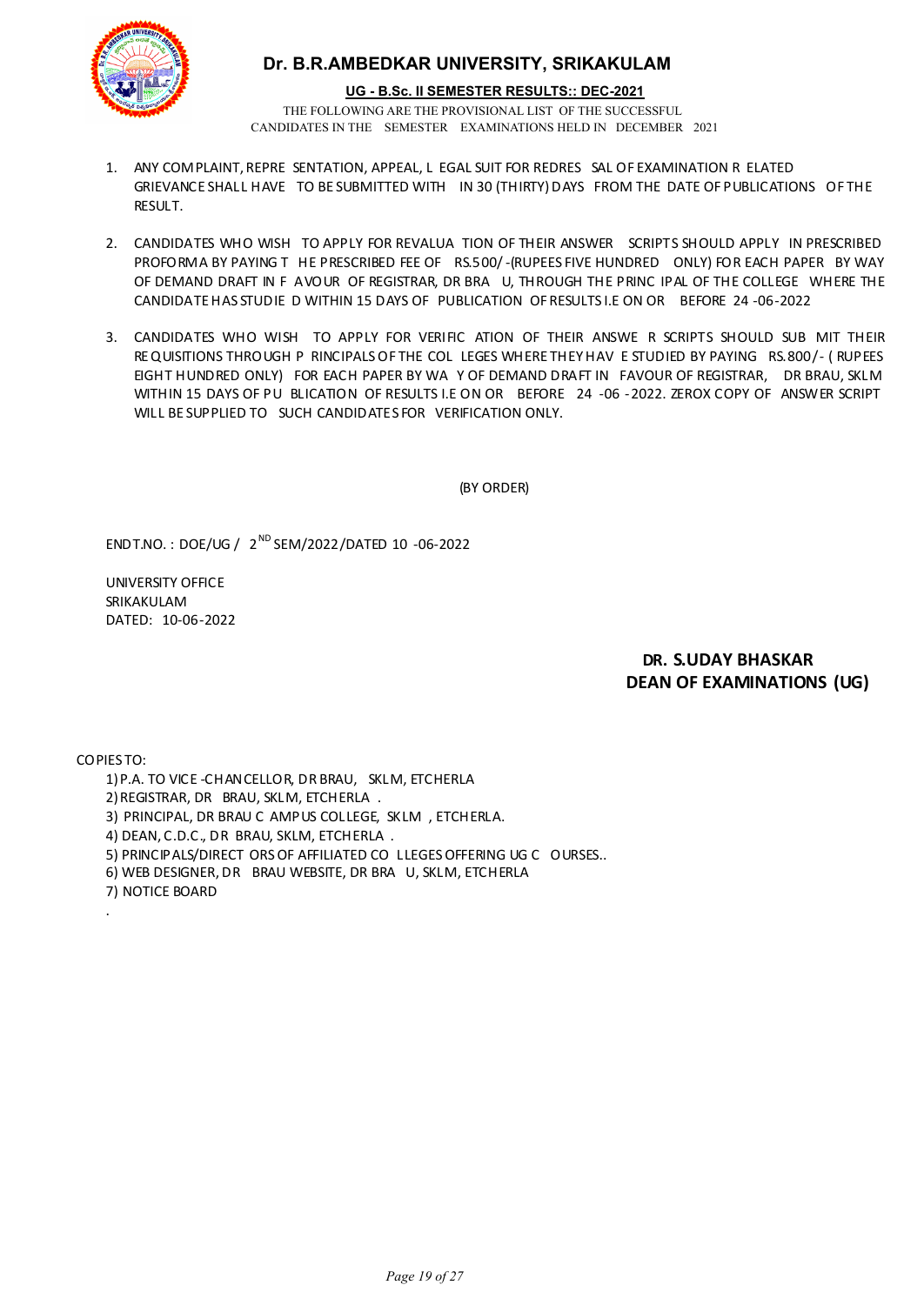

#### **UG - BBA II SEMESTER RESULTS:: DEC-2021**

THE FOLLOWING ARE THE PROVISIONAL LIST OF THE SUCCESSFUL CANDIDATES IN THE SEMESTER EXAMINATIONS HELD IN DECEMBER 2021

| 1603671001 | 1703671038 | 1801071032   | 1803671001 | 1803671015 | 1901071009 |
|------------|------------|--------------|------------|------------|------------|
| 1901071020 | 1901071024 | 1901071025   | 1901071026 | 1901071030 | 1901071032 |
| 1901071033 | 1901071034 | 1901071038   | 1901471032 | 1903671003 | 1903671011 |
| 1903671012 | 1903671013 | 1910071002   | 1910071004 | 1910071005 | 1910071006 |
| 1910071007 | 1910071014 | \$1501071074 |            |            |            |

1. ANY COMPLAINT, REPRE SENTATION, APPEAL, L EGAL SUIT FOR REDRES SAL OF EXAMINATION R ELATED GRIEVANCE SHALL HAVE TO BE SUBMITTED WITH IN 30 (THIRTY) DAYS FROM THE DATE OF PUBLICATIONS OF THE RESULT.

- 2. CANDIDATES WHO WISH TO APPLY FOR REVALUA TION OF THEIR ANSWER SCRIPTS SHOULD APPLY IN PRESCRIBED PROFORMA BY PAYING T HE PRESCRIBED FEE OF RS.500/-(RUPEES FIVE HUNDRED ONLY) FOR EACH PAPER BY WAY OF DEMAND DRAFT IN F AVOUR OF REGISTRAR, DR BRA U, THROUGH THE PRINC IPAL OF THE COLLEGE WHERE THE CANDIDATE HAS STUDIE D WITHIN 15 DAYS OF PUBLICATION OF RESULTS I.E ON OR BEFORE 24 -06-2022
- 3. CANDIDATES WHO WISH TO APPLY FOR VERIFIC ATION OF THEIR ANSWE R SCRIPTS SHOULD SUB MIT THEIR REQUISITIONS THROUGH P RINCIPALS OF THE COL LEGES WHERE THEY HAV E STUDIED BY PAYING RS.800/- ( RUPEES EIGHT HUNDRED ONLY) FOR EACH PAPER BY WA Y OF DEMAND DRAFT IN FAVOUR OF REGISTRAR, DR BRAU, SKLM WITHIN 15 DAYS OF PU BLICATION OF RESULTS I.E ON OR BEFORE 24 -06 -2022. ZEROX COPY OF ANSWER SCRIPT WILL BE SUPPLIED TO SUCH CANDIDATES FOR VERIFICATION ONLY.

(BY ORDER)

ENDT.NO. : DOE/UG / 2 ND SEM/2022/DATED 10 -06-2022

UNIVERSITY OFFICE SRIKAKULAM DATED: 10-06-2022

> **DR. S.UDAY BHASKAR DEAN OF EXAMINATIONS (UG)**

COPIES TO:

.

1)P.A. TO VICE -CHANCELLOR, DR BRAU, SKLM, ETCHERLA

2)REGISTRAR, DR BRAU, SKLM, ETCHERLA .

3) PRINCIPAL, DR BRAU C AMPUS COLLEGE, SKLM , ETCHERLA.

4) DEAN, C.D.C., DR BRAU, SKLM, ETCHERLA .

5) PRINCIPALS/DIRECT ORS OF AFFILIATED CO LLEGES OFFERING UG C OURSES..

6) WEB DESIGNER, DR BRAU WEBSITE, DR BRA U, SKLM, ETCHERLA

7) NOTICE BOARD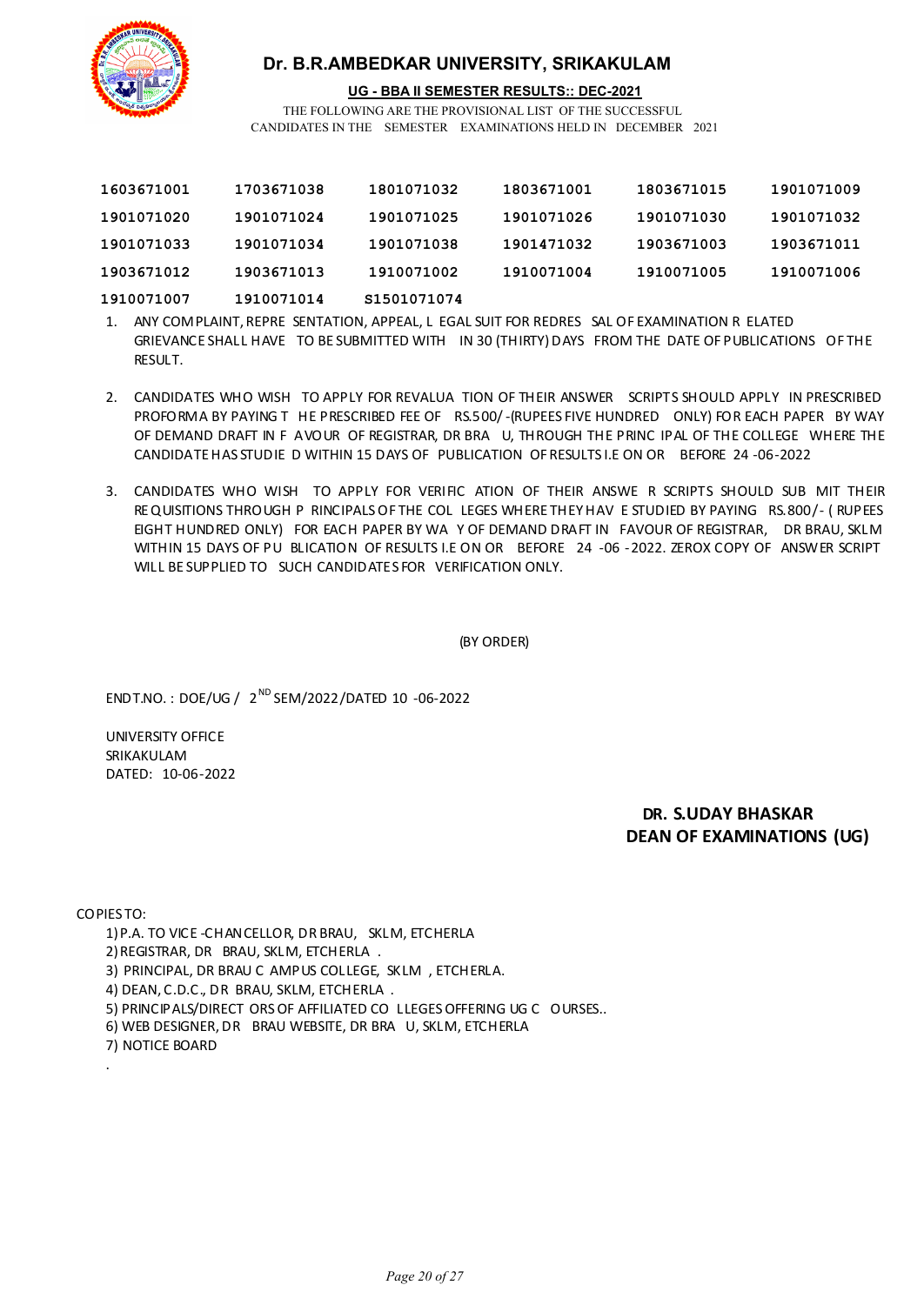

**UG - BCA II SEMESTER RESULTS:: DEC-2021**

THE FOLLOWING ARE THE PROVISIONAL LIST OF THE SUCCESSFUL CANDIDATES IN THE SEMESTER EXAMINATIONS HELD IN DECEMBER 2021

| 1810081009 | 1810081011 | 1810081020 | 1901481004 | 1901481013 | 1901481023 |
|------------|------------|------------|------------|------------|------------|
| 1910081011 | 1910081013 | 1910081014 | 1910081026 | 1910081028 | 1910081030 |
| 1910081032 | 1910081033 | 1910081034 | 1910081035 | 1910081036 | 1910081040 |

- 1. ANY COMPLAINT, REPRE SENTATION, APPEAL, L EGAL SUIT FOR REDRES SAL OF EXAMINATION R ELATED GRIEVANCE SHALL HAVE TO BE SUBMITTED WITH IN 30 (THIRTY) DAYS FROM THE DATE OF PUBLICATIONS OF THE RESULT.
- 2. CANDIDATES WHO WISH TO APPLY FOR REVALUA TION OF THEIR ANSWER SCRIPTS SHOULD APPLY IN PRESCRIBED PROFORMA BY PAYING T HE PRESCRIBED FEE OF RS.500/-(RUPEES FIVE HUNDRED ONLY) FOR EACH PAPER BY WAY OF DEMAND DRAFT IN F AVOUR OF REGISTRAR, DR BRA U, THROUGH THE PRINC IPAL OF THE COLLEGE WHERE THE CANDIDATE HAS STUDIE D WITHIN 15 DAYS OF PUBLICATION OF RESULTS I.E ON OR BEFORE 24 -06-2022
- 3. CANDIDATES WHO WISH TO APPLY FOR VERIFIC ATION OF THEIR ANSWE R SCRIPTS SHOULD SUB MIT THEIR REQUISITIONS THROUGH P RINCIPALS OF THE COL LEGES WHERE THEY HAV E STUDIED BY PAYING RS.800/- ( RUPEES EIGHT HUNDRED ONLY) FOR EACH PAPER BY WA Y OF DEMAND DRAFT IN FAVOUR OF REGISTRAR, DR BRAU, SKLM WITHIN 15 DAYS OF PU BLICATION OF RESULTS I.E ON OR BEFORE 24 -06 -2022. ZEROX COPY OF ANSWER SCRIPT WILL BE SUPPLIED TO SUCH CANDIDATES FOR VERIFICATION ONLY.

(BY ORDER)

ENDT.NO. : DOE/UG / 2 ND SEM/2022/DATED 10 -06-2022

UNIVERSITY OFFICE SRIKAKULAM DATED: 10-06-2022

> **DR. S.UDAY BHASKAR DEAN OF EXAMINATIONS (UG)**

COPIES TO:

.

1)P.A. TO VICE -CHANCELLOR, DR BRAU, SKLM, ETCHERLA 2)REGISTRAR, DR BRAU, SKLM, ETCHERLA . 3) PRINCIPAL, DR BRAU C AMPUS COLLEGE, SKLM , ETCHERLA. 4) DEAN, C.D.C., DR BRAU, SKLM, ETCHERLA . 5) PRINCIPALS/DIRECT ORS OF AFFILIATED CO LLEGES OFFERING UG C OURSES.. 6) WEB DESIGNER, DR BRAU WEBSITE, DR BRA U, SKLM, ETCHERLA 7) NOTICE BOARD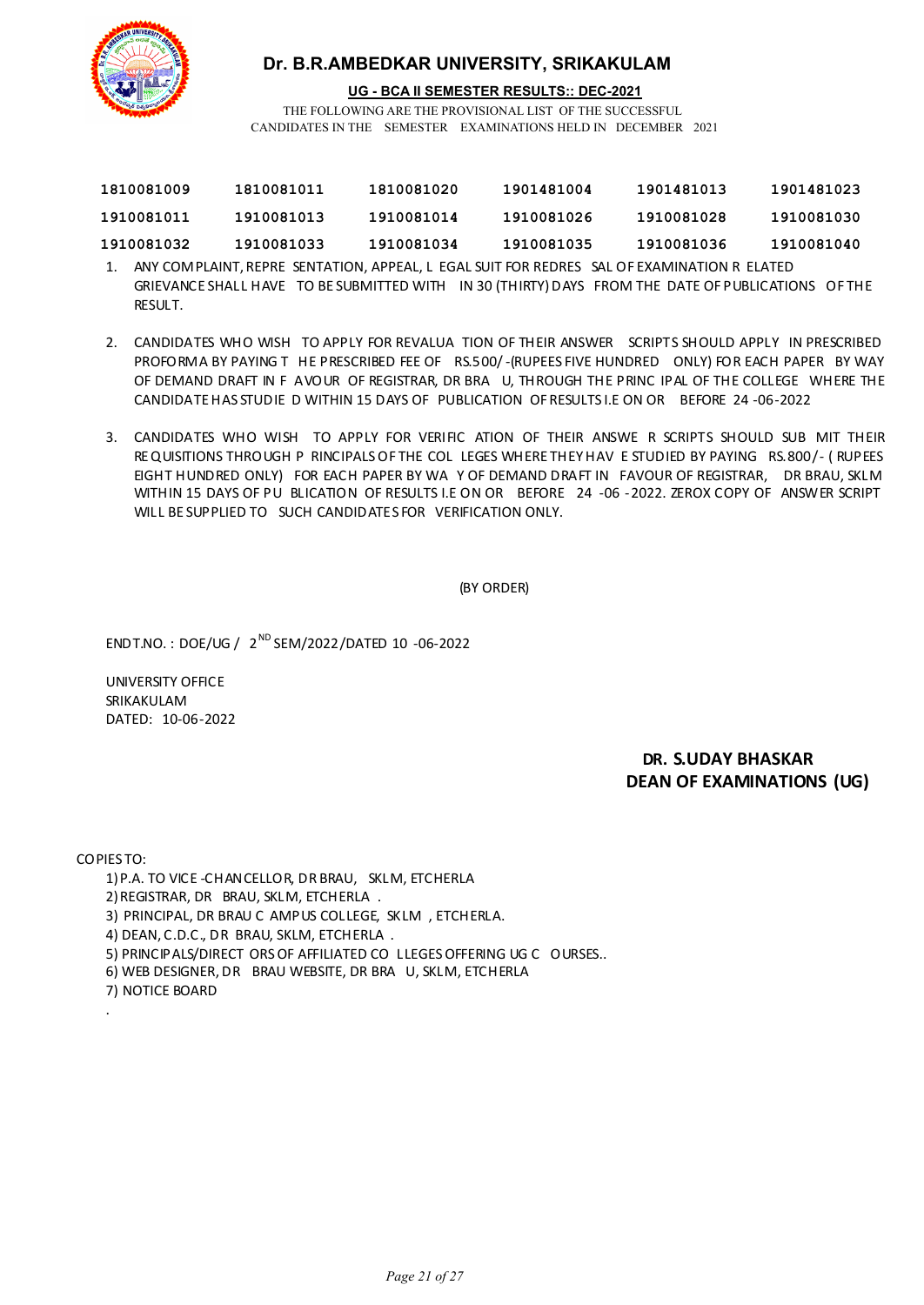

### **UG - BCOM (CAS) II SEMESTER RESULTS:: DEC-2021**

| 1601362012 | 1601962003 | 1602262003 | 1603262026 | 1603962003 | 1604562014 |
|------------|------------|------------|------------|------------|------------|
| 1604562024 | 1604662019 | 1604662045 | 1604662049 | 1606362017 | 1606362035 |
| 1606562006 | 1606762027 | 1607362002 | 1608162034 | 1700262018 | 1700562003 |
| 1700562028 | 1700562035 | 1701262025 | 1701362050 | 1701962002 | 1703162002 |
| 1703162020 | 1703162021 | 1703162035 | 1703162043 | 1703162055 | 1703162056 |
| 1703262004 | 1703862006 | 1703862009 | 1703862028 | 1703862031 | 1703862033 |
| 1704162008 | 1704662009 | 1704662021 | 1704662025 | 1704662034 | 1704662040 |
| 1704662055 | 1704962017 | 1705062006 | 1705762012 | 1705762020 | 1705762045 |
| 1705762059 | 1706162021 | 1706562030 | 1707162007 | 1707162009 | 1707162017 |
| 1707162018 | 1707362015 | 1707362017 | 1707362020 | 1707462003 | 1708062005 |
| 1708062015 | 1708062025 | 1708162010 | 1708162012 | 1708162013 | 1708162027 |
| 1708162054 | 1800162004 | 1800162007 | 1800162008 | 1800162013 | 1800162015 |
| 1800162016 | 1800162017 | 1800162022 | 1800162029 | 1800162039 | 1800162042 |
| 1800162045 | 1800162050 | 1800262039 | 1800562005 | 1801262008 | 1801262021 |
| 1801262022 | 1801262026 | 1801362026 | 1801362034 | 1802162001 | 1802162004 |
| 1802362008 | 1803162013 | 1803162014 | 1803162016 | 1803162023 | 1803162025 |
| 1803262010 | 1803262014 | 1803262015 | 1803262031 | 1803862003 | 1804162011 |
| 1804162019 | 1804162022 | 1804362002 | 1804362005 | 1804362006 | 1804462007 |
| 1804562015 | 1804562020 | 1804562024 | 1804662018 | 1804662027 | 1804762017 |
| 1804762031 | 1804962006 | 1804962011 | 1804962014 | 1805462008 | 1805462016 |
| 1805462030 | 1805462033 | 1805462043 | 1805462049 | 1805762001 | 1805762009 |
| 1805762010 | 1805762026 | 1805762039 | 1805762046 | 1805762049 | 1805762052 |
| 1806162026 | 1806362016 | 1806362017 | 1806362018 | 1806362022 | 1806362057 |
| 1806362059 | 1806762002 | 1806762012 | 1806862008 | 1807162022 | 1807162026 |
| 1808062009 | 1808062010 | 1808162016 | 1808662013 | 1808762004 | 1808762037 |
| 1809262002 | 1809262005 | 1809262008 | 1809962050 | 1900162007 | 1900162024 |
| 1900162025 | 1900162026 | 1900162027 | 1900162028 | 1900162046 | 1900362004 |
| 1900362006 | 1900362007 | 1900362008 | 1900362010 | 1900362014 | 1900362030 |
| 1900362031 | 1900362032 | 1901362005 | 1901362010 | 1901362011 | 1901362018 |
| 1901362022 | 1901362027 | 1901362030 | 1901362044 | 1901362045 | 1901362046 |
| 1901362061 | 1901362063 | 1901362069 | 1901962004 | 1902162001 | 1902162006 |
| 1902162010 | 1902162011 | 1902162016 | 1902162017 | 1902262009 | 1902362006 |
| 1903162003 | 1903162012 | 1903162015 | 1903162030 | 1903162033 | 1903162034 |
| 1903162040 | 1903162043 | 1903162044 | 1903162050 | 1903262004 | 1903262009 |
| 1903262012 | 1903262013 | 1903262014 | 1903262015 | 1903262017 | 1903862013 |
| 1903862027 | 1903862029 | 1904162010 | 1904162013 | 1904162015 | 1904362003 |
| 1904362007 | 1904362008 | 1904362011 | 1904362013 | 1904362018 | 1904362023 |
| 1904362025 | 1904362027 | 1904462002 | 1904562018 | 1904562022 | 1904662001 |
| 1904662003 | 1904662005 | 1904662016 | 1904662026 | 1904662031 | 1904662035 |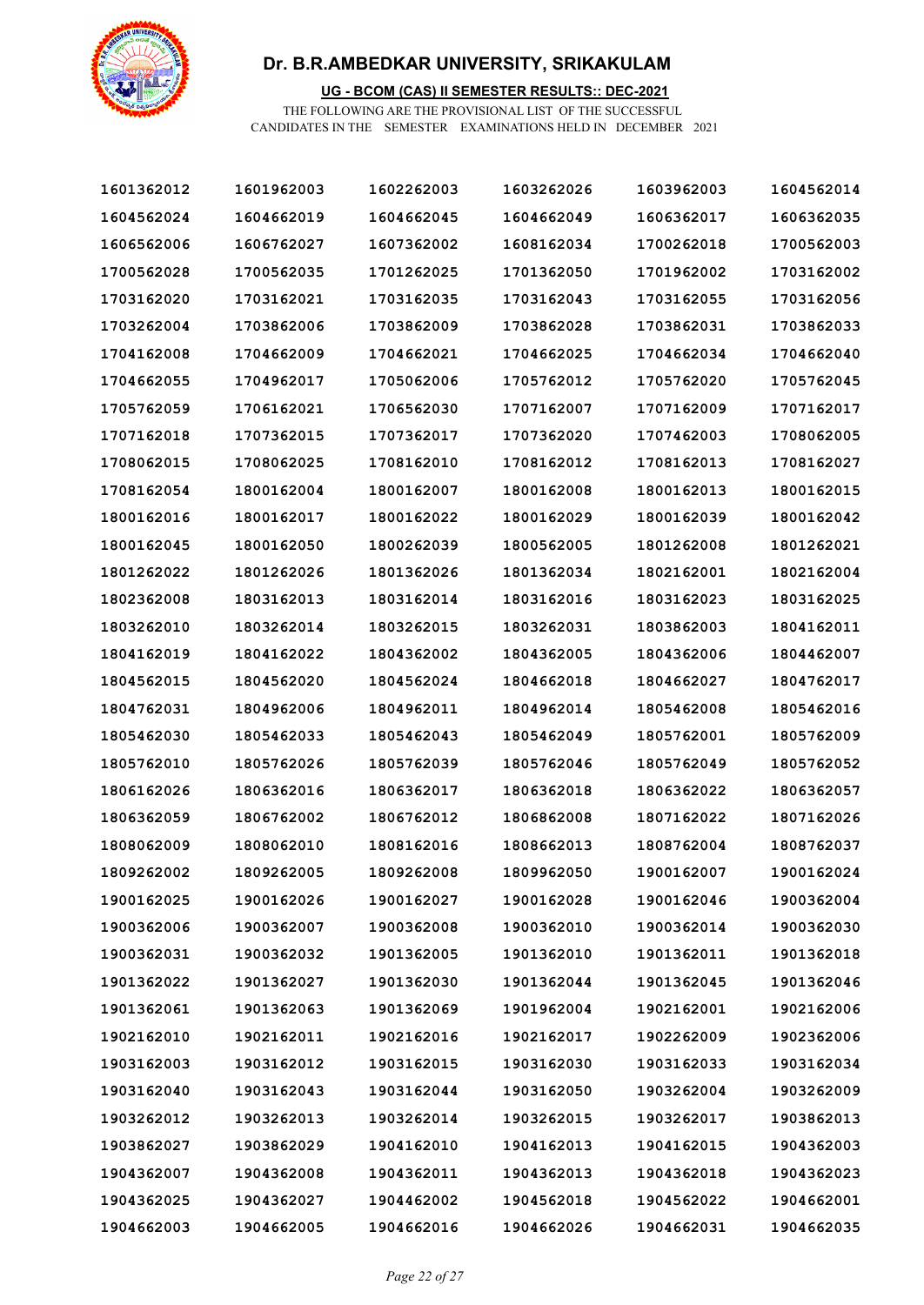

### **UG - BCOM (CAS) II SEMESTER RESULTS:: DEC-2021**

| 1904762014   | 1904762015   | 1904762016   | 1904762021   | 1904762038   | 1904962002   |
|--------------|--------------|--------------|--------------|--------------|--------------|
| 1904962006   | 1904962009   | 1904962013   | 1904962018   | 1905462001   | 1905462006   |
| 1905662010   | 1905662011   | 1905662012   | 1905662020   | 1905662036   | 1905762006   |
| 1905762012   | 1905762014   | 1905762016   | 1905762017   | 1905762023   | 1905762042   |
| 1905862004   | 1905862021   | 1905862023   | 1905862030   | 1905862033   | 1906162005   |
| 1906162013   | 1906162024   | 1906162027   | 1906162028   | 1906362003   | 1906362005   |
| 1906362006   | 1906362014   | 1906362015   | 1906362018   | 1906562022   | 1906562032   |
| 1906762001   | 1906762004   | 1906762007   | 1906762008   | 1906762012   | 1906762015   |
| 1906762018   | 1906762020   | 1906862005   | 1906862012   | 1906862017   | 1906862022   |
| 1906862026   | 1906862041   | 1906862045   | 1906862048   | 1906862049   | 1907162001   |
| 1907162005   | 1907162010   | 1907162011   | 1907162015   | 1907162018   | 1907162019   |
| 1907162022   | 1907162023   | 1907162025   | 1907162026   | 1907162027   | 1907162029   |
| 1907162030   | 1907162031   | 1908062001   | 1908062002   | 1908062005   | 1908062010   |
| 1908162032   | 1908662010   | 1908662028   | 1908762012   | 1908762017   | 1908762018   |
| 1908862003   | 1908862004   | 1908862005   | 1908862008   | 1908862009   | 1908862010   |
| 1908862014   | 1909262025   | 1909262026   | 1909362004   | 1909362010   | 1909762007   |
| 1909962005   | 1909962009   | 1909962017   | 1909962025   | 1909962028   | 1909962032   |
| 1909962036   | S1501362041  | S1501662020  | \$1502262006 | \$1502262026 | \$1502362028 |
| \$1502362033 | S1504062016  | S1504662046  | S1504762016  | S1504762020  | S1505462013  |
| \$1505462023 | S1505762025  | S1506162015  | \$1506362069 | \$1506562015 | \$1506862009 |
| 81506862054  | \$1507162031 | \$1508162050 |              |              |              |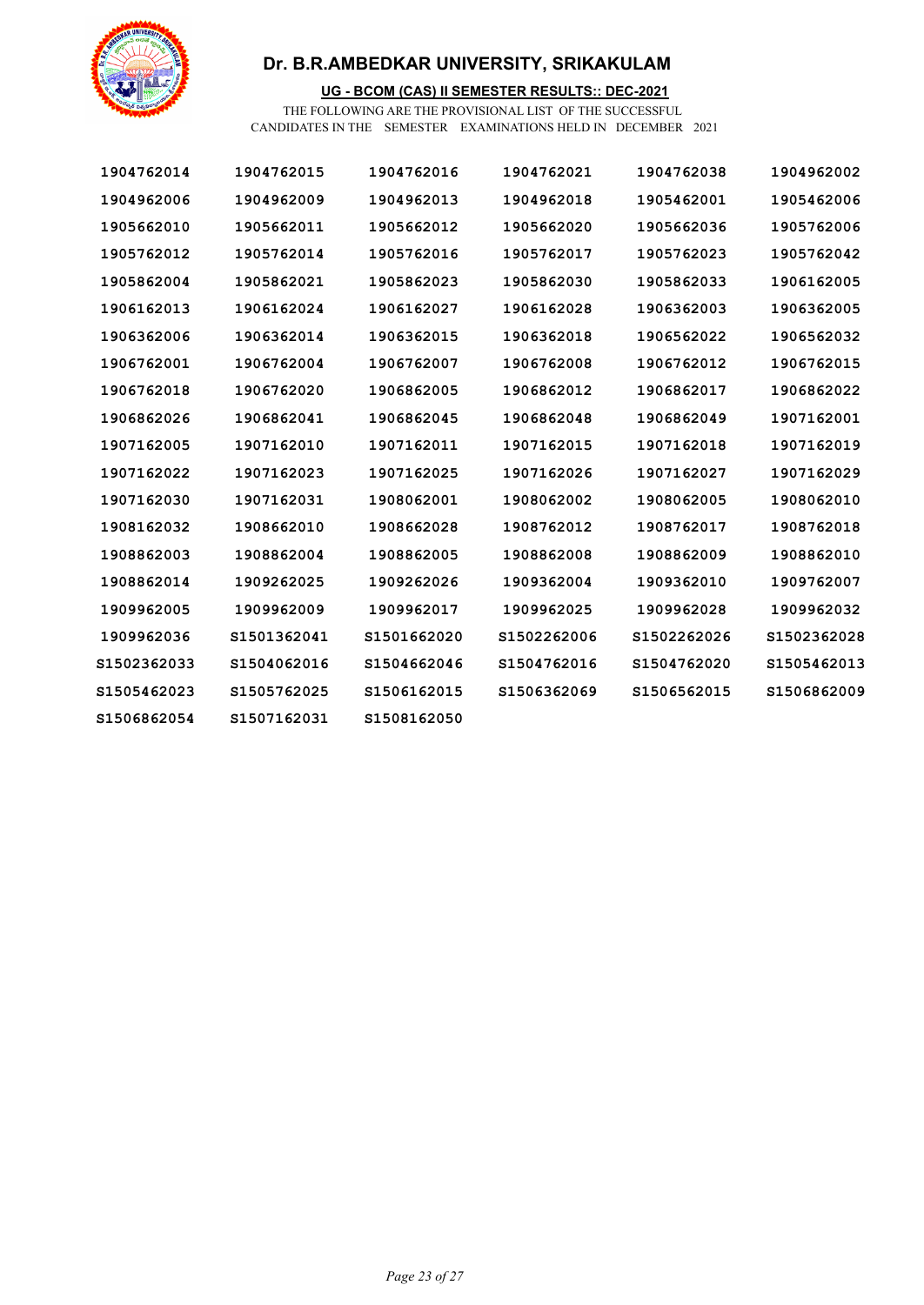

THE FOLLOWING ARE THE PROVISIONAL LIST OF THE SUCCESSFUL **UG - BCOM (CAS) II SEMESTER RESULTS:: DEC-2021**

- CANDIDATES IN THE SEMESTER EXAMINATIONS HELD IN DECEMBER 2021
- 1. ANY COMPLAINT, REPRE SENTATION, APPEAL, L EGAL SUIT FOR REDRES SAL OF EXAMINATION R ELATED GRIEVANCE SHALL HAVE TO BE SUBMITTED WITH IN 30 (THIRTY) DAYS FROM THE DATE OF PUBLICATIONS OF THE **RESULT.**
- 2. CANDIDATES WHO WISH TO APPLY FOR REVALUA TION OF THEIR ANSWER SCRIPTS SHOULD APPLY IN PRESCRIBED PROFORMA BY PAYING T HE PRESCRIBED FEE OF RS.500/-(RUPEES FIVE HUNDRED ONLY) FOR EACH PAPER BY WAY OF DEMAND DRAFT IN F AVOUR OF REGISTRAR, DR BRA U, THROUGH THE PRINC IPAL OF THE COLLEGE WHERE THE CANDIDATE HAS STUDIE D WITHIN 15 DAYS OF PUBLICATION OF RESULTS I.E ON OR BEFORE 24 -06-2022
- 3. CANDIDATES WHO WISH TO APPLY FOR VERIFIC ATION OF THEIR ANSWE R SCRIPTS SHOULD SUB MIT THEIR REQUISITIONS THROUGH P RINCIPALS OF THE COL LEGES WHERE THEY HAV E STUDIED BY PAYING RS.800/- ( RUPEES EIGHT HUNDRED ONLY) FOR EACH PAPER BY WA Y OF DEMAND DRAFT IN FAVOUR OF REGISTRAR, DR BRAU, SKLM WITHIN 15 DAYS OF PU BLICATION OF RESULTS I.E ON OR BEFORE 24 -06 -2022. ZEROX COPY OF ANSWER SCRIPT WILL BE SUPPLIED TO SUCH CANDIDATES FOR VERIFICATION ONLY.

(BY ORDER)

ENDT.NO. : DOE/UG / 2 ND SEM/2022/DATED 10 -06-2022

UNIVERSITY OFFICE SRIKAKULAM DATED: 10-06-2022

### **DR. S.UDAY BHASKAR DEAN OF EXAMINATIONS (UG)**

COPIES TO:

.

- 1)P.A. TO VICE -CHANCELLOR, DR BRAU, SKLM, ETCHERLA
- 2)REGISTRAR, DR BRAU, SKLM, ETCHERLA .
- 3) PRINCIPAL, DR BRAU C AMPUS COLLEGE, SKLM , ETCHERLA.
- 4) DEAN, C.D.C., DR BRAU, SKLM, ETCHERLA .
- 5) PRINCIPALS/DIRECT ORS OF AFFILIATED CO LLEGES OFFERING UG C OURSES..
- 6) WEB DESIGNER, DR BRAU WEBSITE, DR BRA U, SKLM, ETCHERLA
- 7) NOTICE BOARD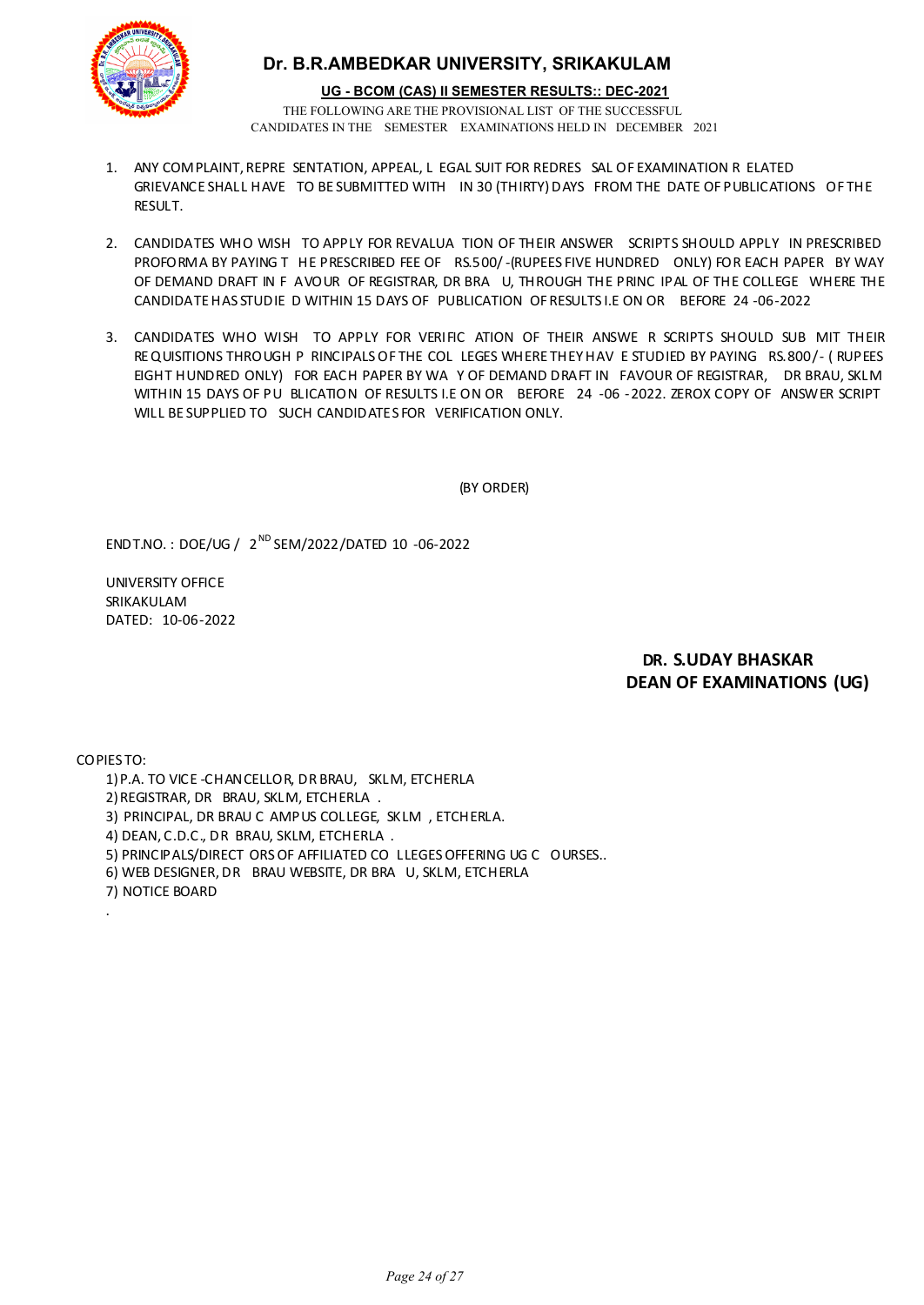

### **UG - BCOM (GEN) II SEMESTER RESULTS:: DEC-2021**

| 1600161033 | 1600161053 | 1600261011 | 1600261040 | 1600761014 | 1600861026 |
|------------|------------|------------|------------|------------|------------|
| 1601161141 | 1601561011 | 1601561012 | 1601561023 | 1601861081 | 1603761028 |
| 1604861012 | 1604861023 | 1605661016 | 1605661041 | 1605961051 | 1605961118 |
| 1606061019 | 1606061026 | 1606061073 | 1606061074 | 1608261001 | 1608861004 |
| 1609161009 | 1700261004 | 1700261018 | 1700261026 | 1700361008 | 1700561052 |
| 1700661014 | 1700661039 | 1700761005 | 1700861028 | 1700861035 | 1701161031 |
| 1701161044 | 1701161047 | 1701161062 | 1701161073 | 1701161079 | 1701161103 |
| 1701861034 | 1701861038 | 1701861060 | 1703361008 | 1703561024 | 1703561027 |
| 1703561031 | 1704261013 | 1704261046 | 1704261057 | 1704261065 | 1704261066 |
| 1704861003 | 1704861005 | 1705161005 | 1705161006 | 1705161017 | 1705561005 |
| 1705561018 | 1705561030 | 1705961040 | 1705961044 | 1705961082 | 1706061003 |
| 1706061007 | 1706061022 | 1706061036 | 1706061040 | 1706061046 | 1708261021 |
| 1708461002 | 1708461008 | 1709061021 | 1709461007 | 1709461029 | 1709561001 |
| 1709661029 | 1709861034 | 1800161021 | 1800161030 | 1800261021 | 1800361013 |
| 1800461001 | 1800561003 | 1800561007 | 1800561012 | 1800561014 | 1800561026 |
| 1800561036 | 1800561040 | 1800661003 | 1800661005 | 1800661007 | 1800661013 |
| 1800661014 | 1800661015 | 1800661017 | 1800661018 | 1800661021 | 1800661022 |
| 1800761007 | 1800861008 | 1800861010 | 1800861021 | 1800961001 | 1800961008 |
| 1801061006 | 1801161016 | 1801161020 | 1801161030 | 1801161042 | 1801161044 |
| 1801161059 | 1801161067 | 1801161074 | 1801161075 | 1801561010 | 1801561021 |
| 1801561024 | 1801561027 | 1801561034 | 1801561037 | 1801561039 | 1801861012 |
| 1801861039 | 1801861041 | 1801861042 | 1802061029 | 1802061038 | 1802061044 |
| 1802661004 | 1802661019 | 1802761006 | 1803061020 | 1803061022 | 1803361010 |
| 1803561005 | 1803561010 | 1803561020 | 1803561024 | 1803561027 | 1803561036 |
| 1803761002 | 1803761013 | 1803761014 | 1803761018 | 1804261006 | 1804261011 |
| 1804261013 | 1804861007 | 1805161020 | 1805161031 | 1805161039 | 1805561001 |
| 1805661001 | 1805961011 | 1805961014 | 1805961017 | 1805961022 | 1805961025 |
| 1805961028 | 1805961034 | 1805961036 | 1805961043 | 1805961054 | 1805961077 |
| 1806061001 | 1806061003 | 1806061022 | 1806061023 | 1806061025 | 1806061047 |
| 1806061051 | 1807261013 | 1807261014 | 1808061008 | 1808261005 | 1809061018 |
| 1809061031 | 1809061036 | 1809061044 | 1809461005 | 1809461006 | 1809461007 |
| 1809461013 | 1809461015 | 1809461023 | 1809461026 | 1809461027 | 1809461029 |
| 1809461034 | 1809461041 | 1809461043 | 1809561018 | 1809661012 | 1809661024 |
| 1809661038 | 1809861029 | 1809861033 | 1900161006 | 1900161030 | 1900161035 |
| 1900161036 | 1900161043 | 1900161050 | 1900361002 | 1900361020 | 1900361021 |
| 1900361024 | 1900361026 | 1900361027 | 1900461009 | 1900461015 | 1900561002 |
| 1900561007 | 1900561008 | 1900561011 | 1900561012 | 1900561014 | 1900561021 |
| 1900561023 | 1900561036 | 1900561039 | 1900561047 | 1900661004 | 1900661005 |
| 1900661007 | 1900661013 | 1900661015 | 1900661016 | 1900661019 | 1900661020 |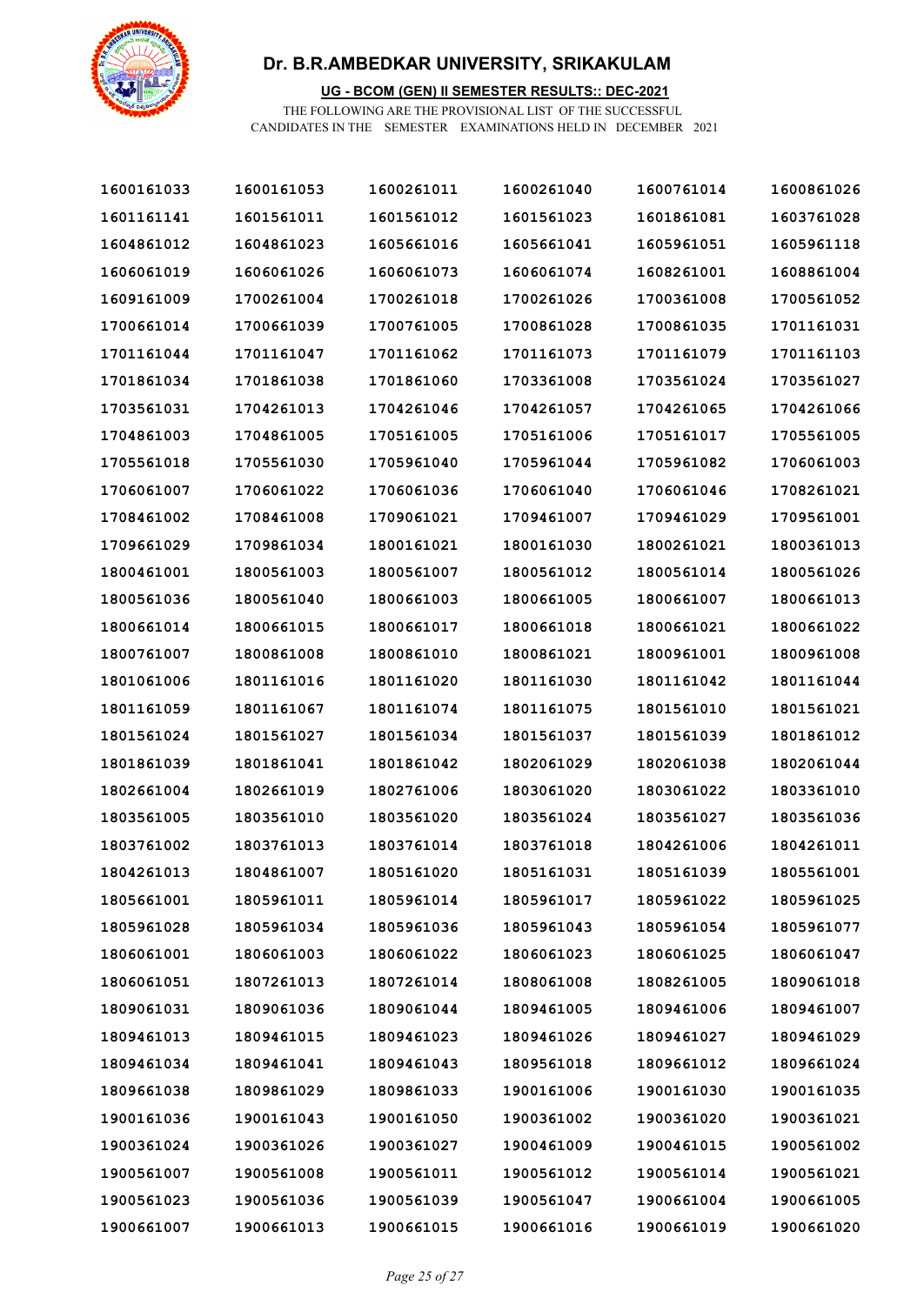

### **UG - BCOM (GEN) II SEMESTER RESULTS:: DEC-2021**

| 1900661023   | 1900661028   | 1900661032  | 1900661033   | 1900661034   | 1900661035  |
|--------------|--------------|-------------|--------------|--------------|-------------|
| 1900661037   | 1900661038   | 1900661040  | 1900661042   | 1900661043   | 1900661046  |
| 1900661049   | 1900761001   | 1900761003  | 1900761005   | 1900761006   | 1900761010  |
| 1900761011   | 1900761015   | 1900761017  | 1900761018   | 1900761019   | 1900761020  |
| 1900761021   | 1900761023   | 1900761025  | 1900861010   | 1900861017   | 1900861019  |
| 1900861021   | 1900861022   | 1900861025  | 1900861026   | 1900861028   | 1900861033  |
| 1900861035   | 1900861039   | 1901161004  | 1901161013   | 1901161019   | 1901161023  |
| 1901161030   | 1901161031   | 1901161034  | 1901161035   | 1901161040   | 1901161043  |
| 1901161045   | 1901161046   | 1901161049  | 1901161050   | 1901161057   | 1901161067  |
| 1901161077   | 1901161089   | 1901561001  | 1901561004   | 1901561009   | 1901561021  |
| 1901561024   | 1901561032   | 1901561034  | 1901561038   | 1901561045   | 1901861003  |
| 1901861004   | 1901861012   | 1901861031  | 1902061001   | 1902061002   | 1902761017  |
| 1902761025   | 1902761033   | 1902761034  | 1903361004   | 1903361005   | 1903361011  |
| 1903361015   | 1903361016   | 1903361018  | 1903361021   | 1903361022   | 1903361032  |
| 1903461011   | 1903461012   | 1903461015  | 1903461030   | 1903461035   | 1903461042  |
| 1903461043   | 1903461051   | 1903461053  | 1903561022   | 1903761002   | 1903761008  |
| 1903761012   | 1903761014   | 1903761016  | 1903761022   | 1903761023   | 1903761024  |
| 1903761028   | 1903761030   | 1903761031  | 1903761032   | 1903761034   | 1904261003  |
| 1904261006   | 1904261014   | 1904261018  | 1904861006   | 1904861007   | 1905161003  |
| 1905161010   | 1905161013   | 1905161016  | 1905161019   | 1905161023   | 1905161025  |
| 1905161032   | 1905161037   | 1905161043  | 1905161044   | 1905161054   | 1905261010  |
| 1905561009   | 1905961017   | 1905961023  | 1905961046   | 1905961061   | 1905961073  |
| 1906061001   | 1906061006   | 1906061009  | 1906061018   | 1906061023   | 1906061028  |
| 1906061033   | 1906061034   | 1906061035  | 1906061040   | 1907261001   | 1907261002  |
| 1907261003   | 1907261005   | 1907261013  | 1907261015   | 1907261017   | 1907261021  |
| 1908061001   | 1908061002   | 1908061005  | 1908061006   | 1908061009   | 1908061011  |
| 1908061012   | 1908061014   | 1908061023  | 1908061024   | 1908261003   | 1908261004  |
| 1908261005   | 1908261010   | 1908361001  | 1908361009   | 1908361014   | 1909061004  |
| 1909061009   | 1909061015   | 1909061016  | 1909061024   | 1909061028   | 1909161001  |
| 1909461003   | 1909461010   | 1909461014  | 1909461015   | 1909461016   | 1909461017  |
| 1909461019   | 1909461022   | 1909461024  | 1909461026   | 1909461027   | 1909461029  |
| 1909461030   | 1909461039   | 1909461040  | 1909461043   | 1909461044   | 1909461056  |
| 1909661004   | 1909661018   | 1909661021  | S1500261027  | \$1500861052 | S1501861002 |
| \$1503561021 | \$1503561034 | S1503561061 | \$1505161026 | \$1505261012 | S1506061039 |
| 81508461007  | \$1508561009 | S1509461034 |              |              |             |